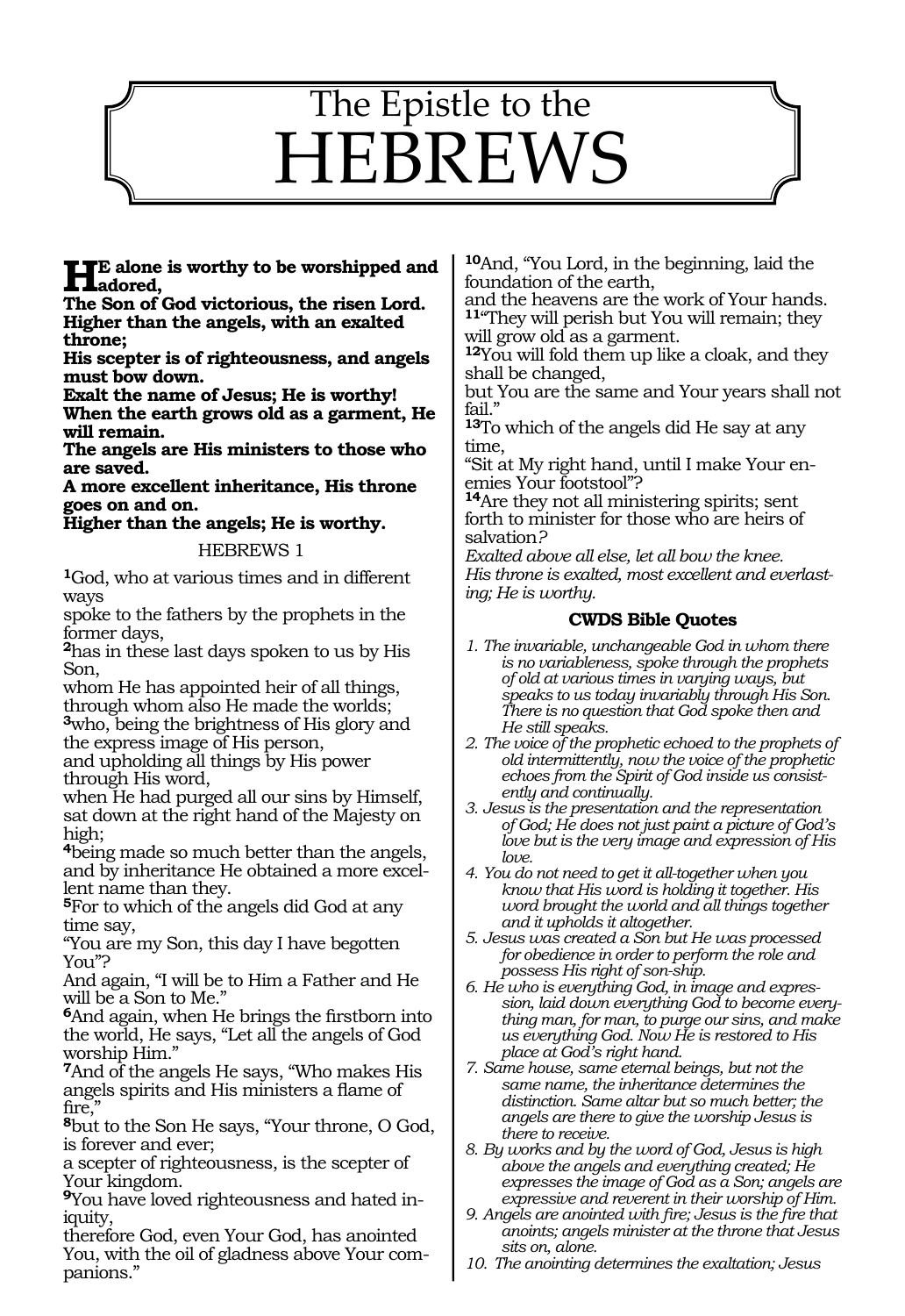*was anointed to be elevated above His companions and to be celebrated by them.*

- *11. Similarity, association, comparison and familiarity stop at the place of authority, elevation and exaltation.*
- *12. Your active passion and advocacy for righteousness and your dispassion and disaffection for evil, distinguishes you at all times and determines your portion from God.*
- *13. You rule by righteousness, you rule from righteousness, you rule through righteousness, you rule in righteousness and you rule with the rod of righteousness, to rule with the God of righteousness.*
- *14. The earth and the heavens were created in time to last for time and not eternity; God rolled them out in time and in time will fold them up again.*
- *15. Our confidence in the earth may seem solid but it is a waste since the earth itself is as solid as the word which holds it up and limits it to time.*
- *16. The Creator outlives, out lasts, outfits and changes His creation, but He remains forever the same.*
- *17. Jesus is seated at the right hand of God having made provision on our behalves; angels are the right hand of God ministering on our behalf to help us inherit the provision Jesus made; they express God's right hand, Jesus.*

# **PRAYER POINTS**

- Most High God, we quiet our spirits to hear You through the voice and words of Jesus. Amen.
- Holy Spirit, I honor Your presence inside me; make me an immediate respondent to Your prophetic voice in me. Amen.
- Thank You Jesus for Your living and eventual graphic portrayal of the Love of my Father. Amen.
- My Father my God; I live by Your word on which this world is suspended. Your word is the axis on which my world revolves. Amen.
- Heavenly Father, thank You for calling me Your child; help me to grow in the grace and character of sonship, fully manifesting Your divine nature, so I may make You pleased. Amen.

**HAVE I been this way before?**<br>Have I been tempted just as you are?<br>Hee don't been at My door? **Has death been at My door? Yes, I have been through it all. But I have conquered for your sakes, and for you I have tasted death, and destroyed him who had the power of death,**

**and to those in bondage, victory I gave. Under My feet are all things now placed. If you are tempted, I am your help, For what you feel, your Lord has felt.** 

#### HEBREWS 2

**<sup>1</sup>**Therefore we should give the more earnest heed to the things which we have heard, lest at any time we should let them slip.

**2**For if the word spoken by angels was steadfast,

and every disobedience and transgression received a just reward,

**<sup>3</sup>**how shall we escape if we neglect such a great salvation,

which was first spoken by the Lord, and then was confirmed to us by those who heard Him, **<sup>4</sup>**God also bearing witness with signs and wonders and with various miracles, and gifts of the Holy Ghost, according to His own will? **<sup>5</sup>**For, He has not placed the world to come, of which we speak, in subjection to the angels, **<sup>6</sup>**but there is one who testified in a certain place, saying,

"What is man that You are mindful of him, or the son of man that You visit him?

**<sup>7</sup>**You have made him a little lower than the angels

and placed a crown of glory and honor on his head,

and set him over the works of Your hands. **<sup>8</sup>**"You have put all things in subjection under his feet."

For in that He put all things in subjection under him,

He has left nothing that is not put under him. But now we do not see all things under him, **9**but we see Jesus, who was made a little lower than the angels, for the suffering of death, crowned with glory and honor, that He, by the grace of God, should taste death for every man.

**<sup>10</sup>**For it was appropriate for Him, whom all things are for and by whom are all things, in bringing many sons to glory, to make the Captain of their salvation perfect through suffering.

**<sup>11</sup>**For both He who sanctifies and those who are sanctified are all of one,

for which cause He is not ashamed to call them brethren saying,

**<sup>12</sup>**"Unto My brethren I will declare Your name; in the midst of the congregation I will sing praise to You."

**<sup>13</sup>**And again, "I will put My trust in Him." And again, "Here I am and the children whom God has given Me."

**14**Forasmuch then as the children are partakers of flesh and blood,

He Himself took part of the same, that through death He might destroy him who had the power of death, that is, the devil,

**<sup>15</sup>**and deliver those who through fear of death were subject to bondage all their life.

**<sup>16</sup>**For, truly, He did not take on the nature of angels, but He took on Him the seed of Abraham.

**<sup>17</sup>**Therefore, in all things it was necessary for Him to be made just like His brethren,

that He might be a merciful and faithful High Priest, in all things that pertain to God,

to make reconciliation for the sins of the peo- ple.

**<sup>18</sup>**For in that He Himself has suffered being tempted, He is able also to help them who are tempted.

# **CWDS Bible Quotes**

*1. If the word spoken by angels is steadfast, then*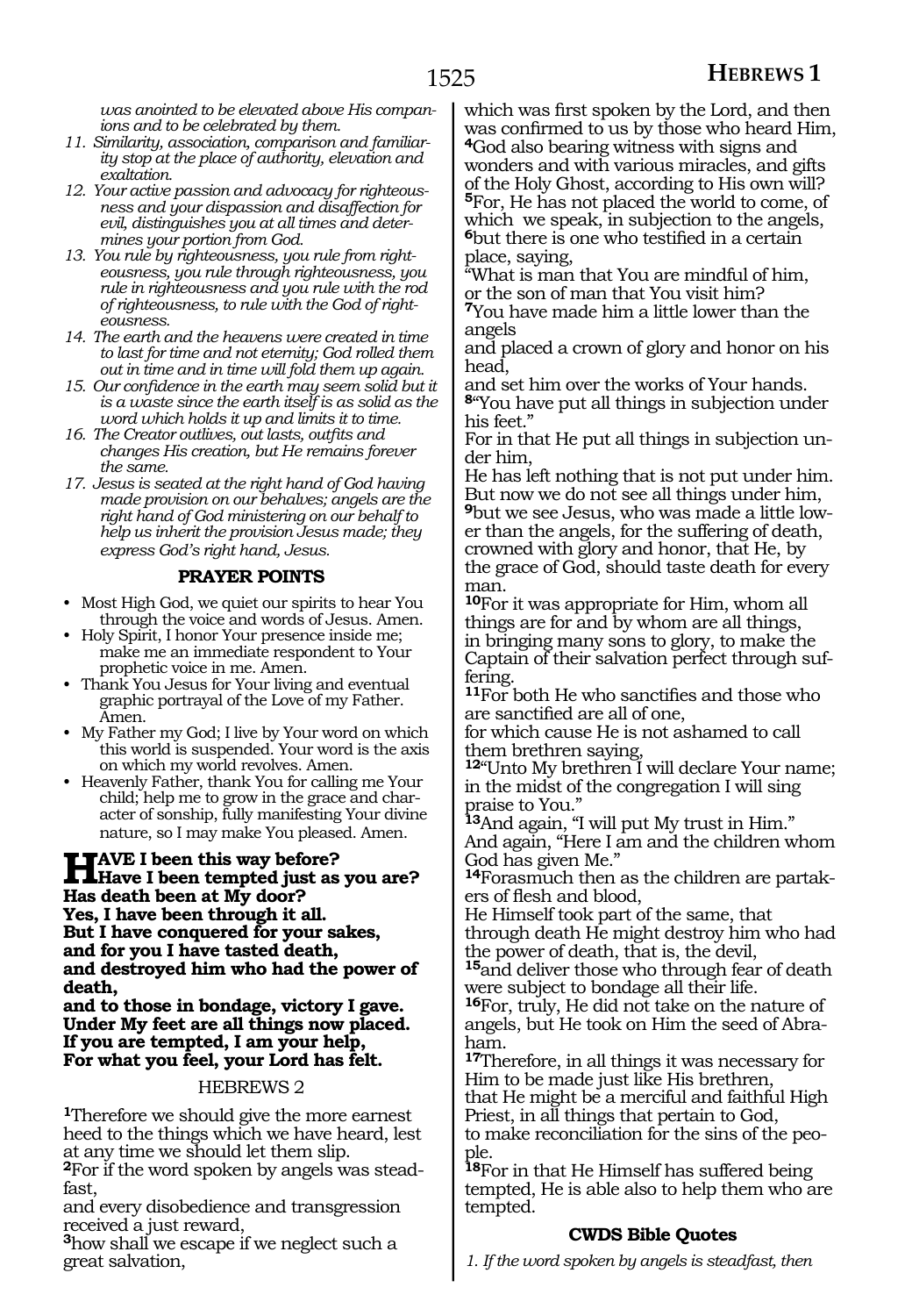1526

*you should tread fast to respond quickly to the salvation written by the Son.*

- *2. The voice of the Son conveys salvation; the voice of His witnesses corroborates His word; the voice and the work of the Holy Spirit confirms and convicts.*
- *3. Build and best a relationship with the Holy Spirit. To ignore the Holy Spirit is to ignore the power residing inside you and the manifested power behind your witness.*
- *4. It is mind-boggling to think that a God whose ways and thoughts are so high above man's is not distant from man, but has His mind full of man.*
- *5. Your meditation on God's high regard of you should trigger questions for any thought that questions your importance, and should settle on this one thought; what is man that God treats him so highly?*
- *6. It is not average to be made a little lower than the angels, nor trivial to be visited by God, nor trifle to be placed over the work of His hands.*
- *7. Glory and honor is your Creator's crown; you can deny it, but if you desire it, it can never deny you.*
- *8. Where the subject is man there is no exception, everything is under subjection to Him. Man changes the subject when he becomes subjected to the things that are subjected to him.*
- *9. We cannot see man without seeing Jesus, nor can we see Jesus without seeing man; He was made a little lower than the angels so that man could see Him crowned with the same glory and honor originally given to man.*
- *10. There is no pleasurable suffering, but the pain of processing is the pathway to perfection.*
- *11. Although we are crowned with glory we are brought unto glory by the painful suffering of our Lord Jesus.*
- *12. Jesus suffered for us to associate us with Himself so He could call us brethren; He associated with us and died for us so He could associate us with His God and call us sons.*
- *13. Jesus died alone with the unrighteous so He did not have to be righteous alone in the earth; He could boast offspring.*
- *14. Jesus went into the depth of the devil's territory to destroy the power of the devil's weapon of death.*
- *15. Jesus surrendered to death on the outside so He could be taken inside the depth of death to do an inside job on death and destroy it and its power.*
- *16. Jesus was made like man so He could make us like God; His association with us brought authentication of our redemption.*
- *17. The temptation our Lord endured makes Him a ready help in ours; His punishment of death means He has already taken our punishment of sin which is death.*

#### **PRAYER POINTS**

- Jesus my Lord, I tremble in awe at Your word; I thirst for relationship. Amen.
- My Jesus my Savior, I will be a ready witness of the work of salvation You performed on the cross. Amen.
- I cleanse my tabernacle with the blood of Jesus so I may offer You a clean house, O Holy Spirit; I am ever conscious of Your supreme presence inside me, like a woman carrying a fully grown infant; like Mary carrying her Savior. Amen.
- I am ever mindful of You my Father God,

because, despite Your awesomeness, You have your mind full of me. Amen.

• Merciful God, I am overawed at what You made me to be and what You placed inside of me; help me to fully understand and embrace who I am in You. Amen.

#### **A faithful servant in His house Moses**   $A_{\text{was}}$ .

**but the Master of the house is here. His houses are we, partakers of the heavenly calling.**

**Some faltered, did not make it; their carcasses fell.**

**Take heed lest your heart be evil as the rest of them.**

**Today is the day; if you hear His voice today,**

**do not resist when your High Priest's voice you hear.** 

#### HEBREWS 3

**<sup>1</sup>**Therefore, holy brethren, partakers of the heavenly calling,

consider the Apostle and High Priest of our profession, Christ Jesus,

**<sup>2</sup>**who was faithful to Him who appointed Him, as also Moses was faithful in all his house.

**<sup>3</sup>**For this man was counted worthy of greater glory than Moses,

inasmuch as He who built the house has more honor than the house.

**<sup>4</sup>**For every house is built by someone, but He who built all things is God.

**<sup>5</sup>**And Moses was faithful in all his house as a servant, for a testimony of those things which were to be spoken afterward,

**<sup>6</sup>**but Christ is a Son over His own house, whose house we are now, if we hold the confidence and the rejoicing of hope firm to the end.

**<sup>7</sup>**Therefore, as the Holy Spirit spoke, "Today if you will hear His voice,

**<sup>8</sup>**do not harden your hearts

as in the provocation, in the day of trial in the wilderness,

**<sup>9</sup>**where your fathers tempted Me, proved Me, and saw My works for forty years.

**10**"Therefore, I was displeased with that generation, and I said,

'They always err in their heart, and My ways they have not known.'

**<sup>11</sup>**So I swore in My wrath that they shall not enter into My rest."

**<sup>12</sup>**Take heed, brethren, lest there be in any of you an evil heart of unbelief, in departing from the living God.

**<sup>13</sup>**But exhort each other daily, while it is called Today,

lest any of you be hardened through the deceitfulness of sin.

**<sup>14</sup>**For we have become partakers of Christ, if we hold the beginning of our confidence stead- fast to the end,

**<sup>15</sup>**while it is said, "Today, if you will hear His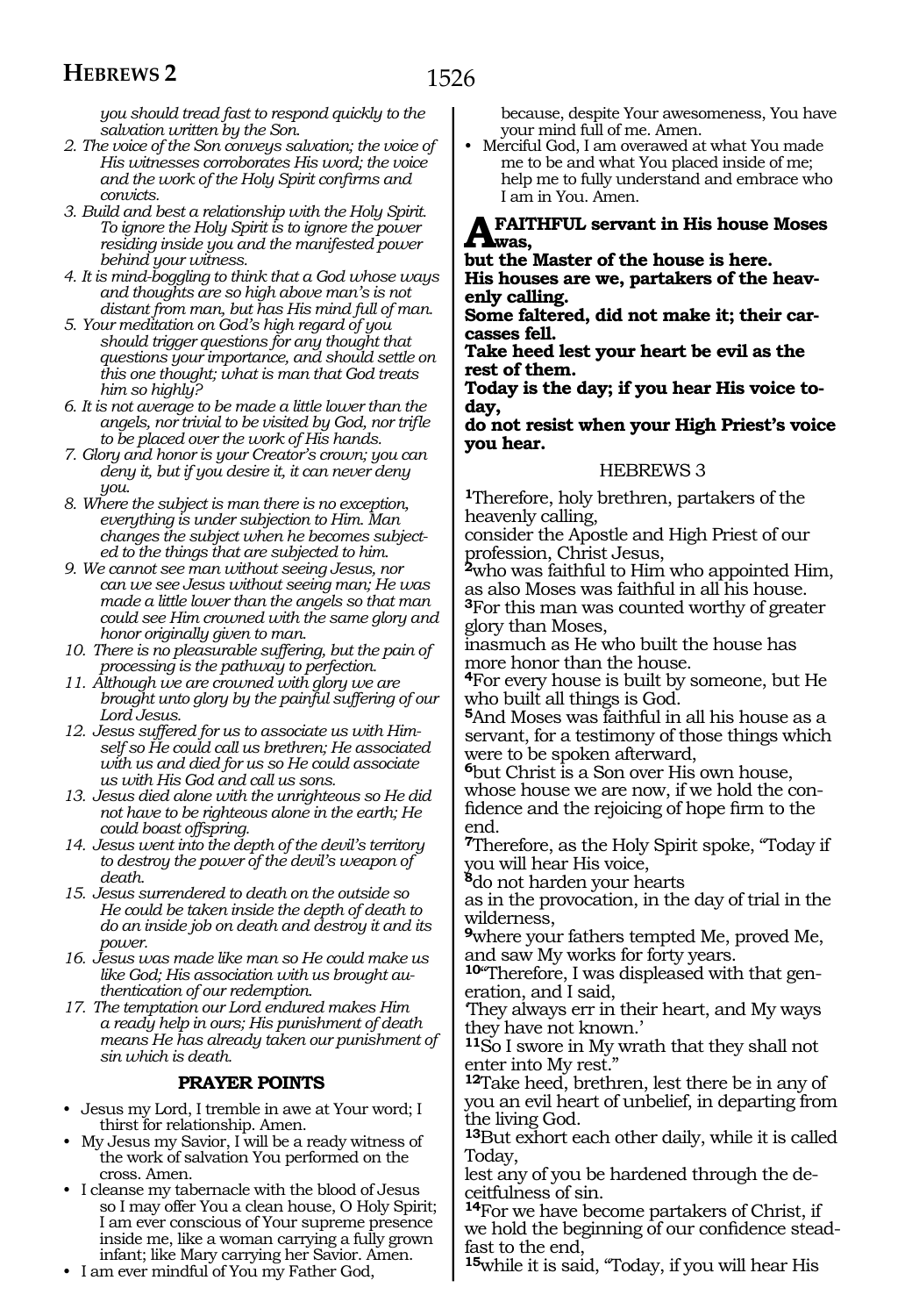voice, do not harden your hearts, as in the provocation."

**<sup>16</sup>**For who provoked the Lord, having heard? Was it not all who came out from Egypt by Moses?

**<sup>17</sup>**But with whom was He grieved forty years? Was it not with those who had sinned,

whose dead bodies fell in the wilderness? **<sup>18</sup>**And to whom did He swear that they would not enter into His rest, but to those who did not believe?

**19**So then we now see that they could not enter in because of unbelief.

# **CWDS Bible Quotes**

*1. We have the exception of holiness and the privilege to participate in the heavenly calling with the distinction of company like Moses and Jesus.*

- *2. Faithfulness is not a definition of your ability, responsibility or calling, but the response to your duty; it is about diligently doing your designated duty with distinction.*
- *3. Your creativity, your intuitiveness, your inventions, your initiatives, your efforts, but all God's; your discovery but not your science or source; God is the builder of all things.*
- *4. The servants serve the house; the Son builds and owns the house; we are built by, built on and built for the Son.*
- *5. We have a hold on being His house but we are not housed in His hold unless we hold steadfastly and firmly to our confidence to the end.*
- *6. As hardened hearts converted a wilderness day into forty years, it can convert today into eternal damnation; there is no day like today to respond to the voice of God.*
- *7. You cannot rest in the wrath of God; you work to align yourself to His ways so you may attract His pleasure and enter into His rest.*
- *8. It is best to make your treasure His pleasure, for His pleasure is your rest and your eternal treasure.*
- *9. Reach your generation before it is too late; ensure they know His ways so their hearts do not go astray after lustful desires, evil thoughts and presumption.*
- *10. Every new day is a today opportunity to respond and a today opportunity to reach; it will change in a moment to too late, or an eternally missed opportunity.*
- *11. It is imperative to get sinners saved but essential to exhort believers everyday to hold on steadfastly to their confidence until today is past and with it this deceptive world.*
- *12. Salvation gives you an eternal hope but does not guarantee an eternal home; as with those who left Egypt, were baptized in the Red Sea but fell in the wilderness, so with those who are baptized into Christ and fall away.*
- *13. Unbelief is the greatest enemy of faith for it takes the driver's seat when faith is tested. Unbelief only rides the road of death.*
- *14. You can fall in the way and still make it home, but if you fall by the way, your home and hope of glory is forever lost; never leave the way or lose your way.*

# **PRAYER POINTS**

• I will live holy; I will embrace my heavenly calling, in the name of Jesus.

- Power to be faithful to God and in everything I do, be my portion today, in the name of Jesus.
- Most High God, to You be all the glory; empower believers with wisdom for breakthrough inventions today and give to us the hidden wealth of darkness for kingdom advancement. Amen.
- Jesus my Lord, position me for kingdom effectiveness; I will build with You and for You. Amen.
- By the power in the blood of Jesus, I will never let go of my confidence but I will hold to it unwaveringly until Glory rescues me. Amen.

**REST for God's people let us labor to gain.**

**His word, quick and powerful, piercing unfeigned,**

**A discerner of the thoughts and intent of the heart.**

**For our High Priest was tempted, yet without stains.**

**A rest for God's people, come boldly therefore,**

**Approaching His throne to find grace at the fore;**

**Receiving God's word, mix it with faith, To enter the rest that we must labor for.** 

#### HEBREWS 4

**<sup>1</sup>**Let us fear, therefore, lest any should come short of the promise that was left to us of entering into His rest.

**<sup>2</sup>**For the gospel was preached to us, as well as to them;

but the word preached then, did not profit them, for it was not mixed with faith in those who heard it preach.

**<sup>3</sup>**For we who have believed do enter into that rest,

as He said, "As I have sworn in My wrath, they shall not enter My rest,"

although the works were finished from the foundation of the world.

**<sup>4</sup>**For He spoke in a certain place of the seventh day in this manner,

"As God did rest on the seventh day from all His works",

**<sup>5</sup>**and in this place again, "If they shall enter into My rest.

**<sup>6</sup>**Seeing therefore it remains that some must enter in,

and those to whom it was first preached did not enter because of unbelief,

**<sup>7</sup>**again, He designates a certain day, saying through David,

"Today," after such a long time, as it has been said:

"Today if you will hear His voice, do not harden your hearts."

**8**For if Joshua had given them rest, then afterwards, he would not have spoken of another day.

**<sup>9</sup>**There remains therefore a rest for the people of God.

**<sup>10</sup>**For he who has entered into His rest, has ceased from his own works, as God did from His.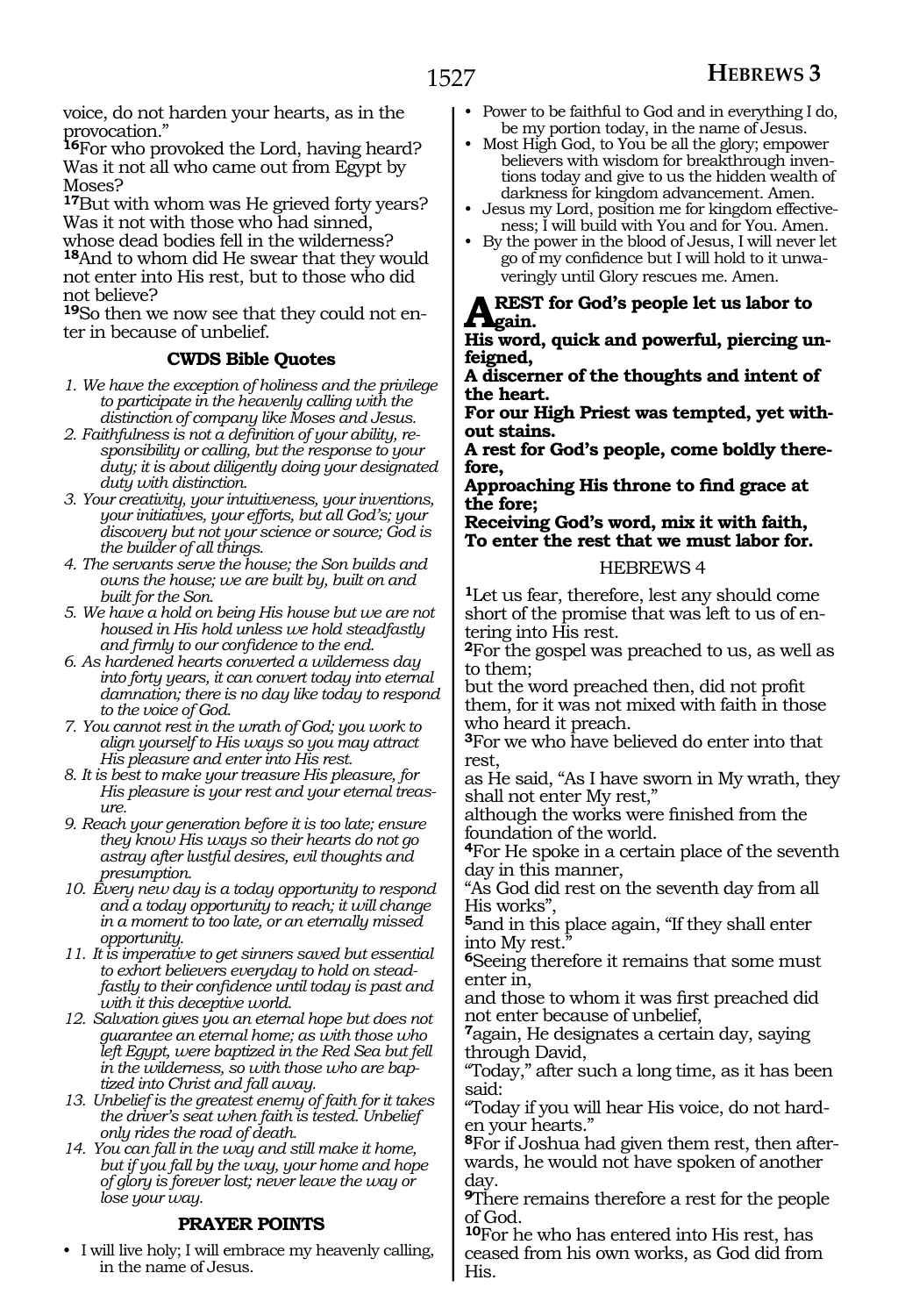**<sup>11</sup>**Let us labor, therefore, to enter into His rest, lest any man should fall in accordance with the same display of unbelief.

**<sup>12</sup>**For the word of God is alive and powerful, sharper than any two-edged sword,

piercing even to the division of soul and spirit, and of the joints and marrow, and is a discerner of the thoughts and intent of the heart. **<sup>13</sup>**And there is no creature who is hidden from His sight,

but all things are open and naked to His eyes, to whom we have to give account.

**<sup>14</sup>**Seeing then that we have a great High Priest who is passed into the heavens, Jesus the Son of God,

let us be committed to our profession.

**15**For we do not have a High Priest who cannot be touched with the feelings of our infirmities,

but was in all points tempted as we are, yet without sin.

**<sup>16</sup>**Let us therefore come boldly to the throne of grace,

that we may obtain mercy and find grace to help in the time of need.

### **CWDS Bible Quotes**

- *1. There is no rest, even in deep sleep, outside of His rest; we fearfully give ourselves no rest until we enter into His rest; everything else is the deceptive sleep of death.*
- *2. As with a car without a battery, the word is absolute but is absolutely powerless unless mixed with faith.*
- *3. The mixture of faith and word fills your world with miracles.*
- *4. Hearing the word brings faith forward; faith activated makes the word work and fast forwards your breakthroughs.*
- *5. The seventh day is the symbol of the ultimate rest in heaven where you do not work to cease from works but where rest means absolutely no works.*
- *6. Man was created in a place of rest when God's labor was finished at the foundation of the world; through sin, he entered this season of works by his sweat and committed God to surrender rest to work the work of the cross, and the Holy Spirit to constant work, to work rest in us.*
- *7. The Sabbath is religion to engender relationship but not rest; Canaan was respite but not rest; we still labor to enter that rest where we rest work forever; that will be our Canaan, our seventh day, our perfection, our true Sabbath.*
- *8. Divine rest is so important and absolute that we work diligently, devotedly and dedicatedly not to fall into disobedience and to deviate from it.*
- *9. The word of God is the divider, the discerner and the decider of all matters of the Spirit and flesh; it is fast, factual, and forceful, but precise and potent.*
- *10. Live before the eyes of God a life measured by the powerful word of God, for the worst of you hidden from man is heaven's open secret; man counts your errors but God measures everything.*
- *11. Jesus qualified as High Priest forever for He passed every test we can ever face; He came to and went through and never failed.*

*12. Our boldness before the throne of grace is all in Jesus; we could never dare without Him; our motivation before the throne of grace is to find mercy and grace for the times we need it.*

### **PRAYER POINTS**

- I speak to my spirit and I say, be relentless, unwavering and persistent in your pursuit of God and His rest. Amen.
- I refuse to be powerless in this age; the word shall produce for me, in the name of Jesus.
- I fill myself with the word of God and mix the word with faith to be fruitful in the ways of God. Amen.
- Faith of our fathers!' Father let this be the testimony of my children and their generations when they speak about me, in the name of Jesus.
- By the Holy Spirit in me, rest shall not enter me until I enter into my Father's promise of rest. Amen.

# **EVERY high priest among men offers**<br> **gifts and sin offerings.**

**So was Christ appointed therefore. Though He was a Son, yet He learned obedience by the things that He suffered. I give you milk as babes.**

**He was made perfect, to become the author of salvation for all.**

#### **High Priest and Holy, the Son of God, King of glory;**

**obedient unto death, though He was Lord.** 

#### HEBREWS 5

**<sup>1</sup>**For every high priest who is taken from among men, is ordained for men in things that pertain to God,

that he may offer both gifts and sacrifices for sins.

**<sup>2</sup>**He can have compassion on those who are ignorant and also on those who are going astray,

since he is subject to weaknesses himself. **<sup>3</sup>**For this reason he is required to offer sacrifice for sins, for the people, and also for himself. **<sup>4</sup>**And no man takes this honor to himself, but he who is called of God, as was Aaron. **<sup>5</sup>**So also Christ did not glorify Himself to be

made a High Priest,

**<sup>6</sup>**but instead, He who said to Him, "You are My Son; I have begotten You this day." And He says in another place,

"You are a priest forever after the order of Melchisedec."

**<sup>7</sup>**Who in the days of His flesh, when He offered up prayers and supplications, with strong crying and tears,

to Him who could save Him from the death that He faced, He was heard in that He feared. **8**And though He was a Son, He learned obedience by the things which He suffered.

**9**And being made perfect, He became the author of eternal salvation to those who will obey His voice.

**<sup>10</sup>**He was called of God a High Priest, after the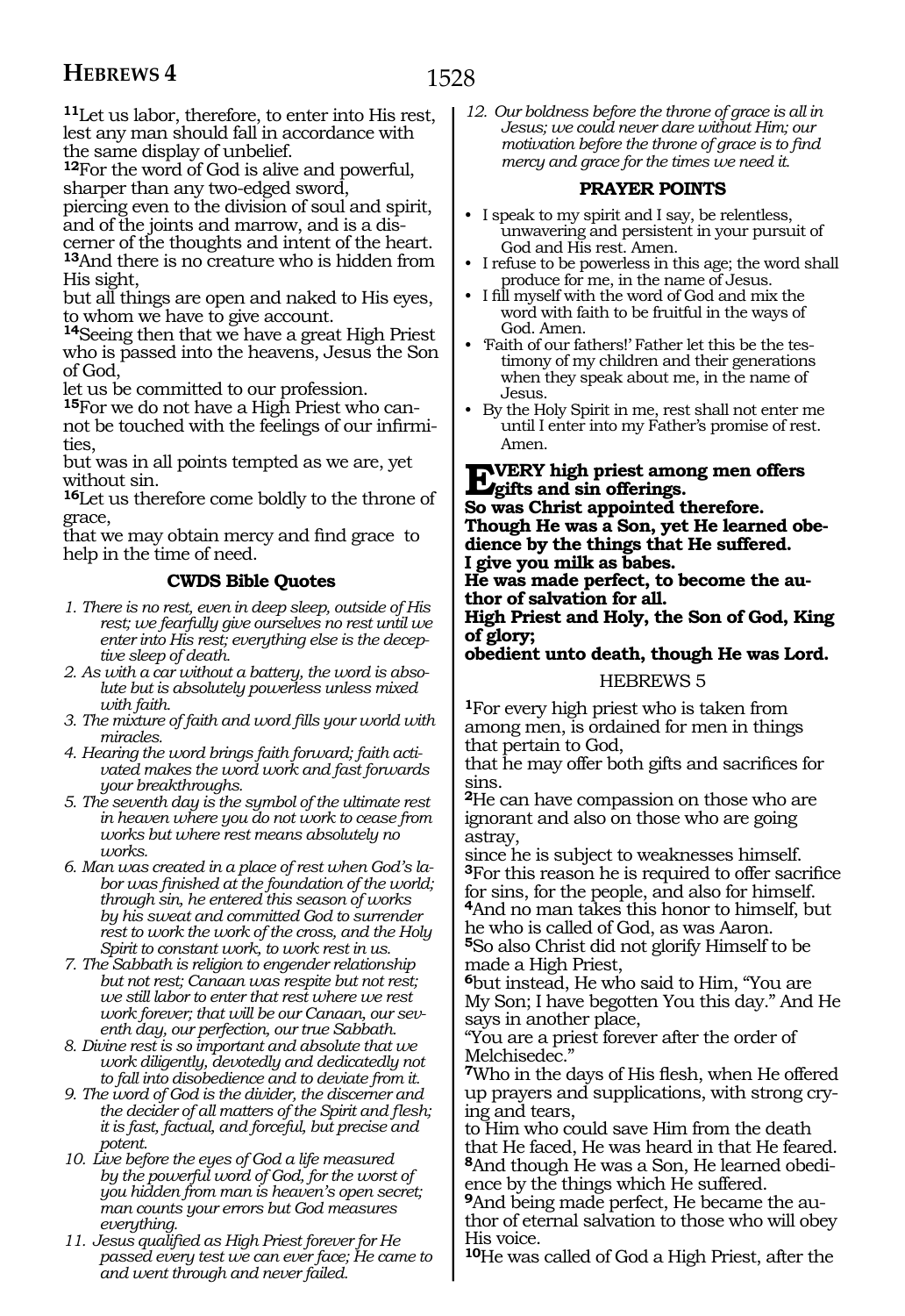order of Melchisedec,

**<sup>11</sup>**of whom we have many things to say, and hard to explain, since you are not good listeners.

**<sup>12</sup>**For though you ought to be teachers by this time, you have the need to be taught instead the basic principles of the oracles of God; and you have become such that need milk and not strong meat.

**<sup>13</sup>**For everyone who uses milk, is unskilled in the word of righteousness, for he is a babe still.

**<sup>14</sup>**But strong meat is for those who are of full age,

those who by reason of use have exercised their senses to discern both good and evil.

# **CWDS Bible Quotes**

- *1. Priests of men are priests from among men who understand the weaknesses of men because, although they are priests, they are men subject to every weakness of man.*
- *2. Every priest must include themselves in their sacrifices for sin and every pastor in confessions of their sins and applying the blood daily.*
- *3. There is no priest or minister by desire but by design, not by wanting but by calling. Jesus was Son by separation and priest by preparation, presentation and performance.*
- *4. God did not hear the vehement cry of Jesus in Gethsemane because of His blood-filled tears, but because of His Godly fear which inspired submission, "Nevertheless at Your will…"*
- *5. Sonship does not mean perfection, but rather subjection to training for qualification and obedience to your calling.*
- *6. Apointment does not determine alignment; position does not dictate perfection; though He was a Son, the son of God, He had to learn obedience.*
- *7. Assignment without alignment is the greatest disaster of office; obedience is the greatest qualification for spiritual office.*
- *8. Pain precedes perfection; perfection through suffering qualified Jesus to write the story of salvation for those who subject themselves to Him and obey Him.*
- *9. Jesus was true to His position as Son, equal to His exaltation as King, yet humble to His calling as High Priest.*
- *10. Melchisedec is hard to conceptualize, for unlike Jesus he had no Mary, no Calvary and no tomb, but like Jesus his priesthood extends beyond the encounter for which he entered time and history.*
- *11. Maturity in the physical is based on age; maturity in the spiritual is based on adaptation to, growth in, and use of the ageless word.*
- *12. Babies are fed digestibles and must have solid food broken down to them and for them until they grow; even so, a person's skill in dividing the word of righteousness determines how much it needs to be broken to them.*

# **PRAYER POINTS**

- Let the cleansing blood of Jesus clothe every pastor and minister in the name of Jesus; let their consciences be purged and their hearts be pure. Amen.
- Merciful God, let the spirit of conviction and holy

dissatisfaction with sin rest upon every minister in the body of Christ as they clothe themselves with holiness. Amen.

- Thank You Jesus, for submitting Yourself to Your calling; I am saved through Your priesthood. Amen.
- My Father my God, I fear; I will be obedient to Your calling on my life. Amen.
- Righteous Father, let every child of God submit themselves to the training of the Holy Spirit so they may be trusted with the power and riches of their calling. Amen.

**STEADFASTLY anchored within the veil,**<br> **Stockhold and the state of the state of the state of the state of the state of the state of the state of the state of the state of the state of the state of the state of the state** 

**An anchor sure that cannot fail, unto the holy of holies it holds.**

**Moving on, moving from, the doctrine of Christ to perfection.**

**With diligence to the full assurance of hope,**

**To patiently endure like Abraham before, Not turning again from the love we had known.**

**Steadfastly anchored, bearing fruits for the vinedresser,**

**Know God will not forget our labor of love.** 

#### HEBREWS 6

**<sup>1</sup>**Therefore leaving the basic principles of the doctrine of Christ, let us go unto perfection, not laying again the foundation of repentance from dead works and of faith toward God, **<sup>2</sup>**of the doctrine of cleansing, and of laying on of hands,

of resurrection from the dead and of eternal

judgment.<br><sup>3</sup>And this we will do if God permits;

<sup>4</sup>for it is impossible for those who were once enlightened, who have tasted of the heavenly gift,

**<sup>5</sup>**and were partakers of the Holy Spirit, and have tasted the good word of God,

and the powers of the world to come

**6**if they fall away, to renew them again to repentance,

since they have crucified again for themselves the Son of God and put Him to open shame. **<sup>7</sup>**For the earth which drinks in the rain that comes upon it often, bears herbs useful to the farmer, and receives blessing from God.

**<sup>8</sup>**But that which bears thorns and briers is rejected,

and is near to being cursed, and will be burned in the end.

**9**But beloved, we are confident you are capable of better things;

things that accompany salvation, though we speak in this manner.

**<sup>10</sup>**For God is not unjust to forget your work and labor of love which you have done toward His name,

in that you have ministered to the saints and do minister to them now.

**<sup>11</sup>**And we desire that everyone of you do show the same diligence to the full assurance of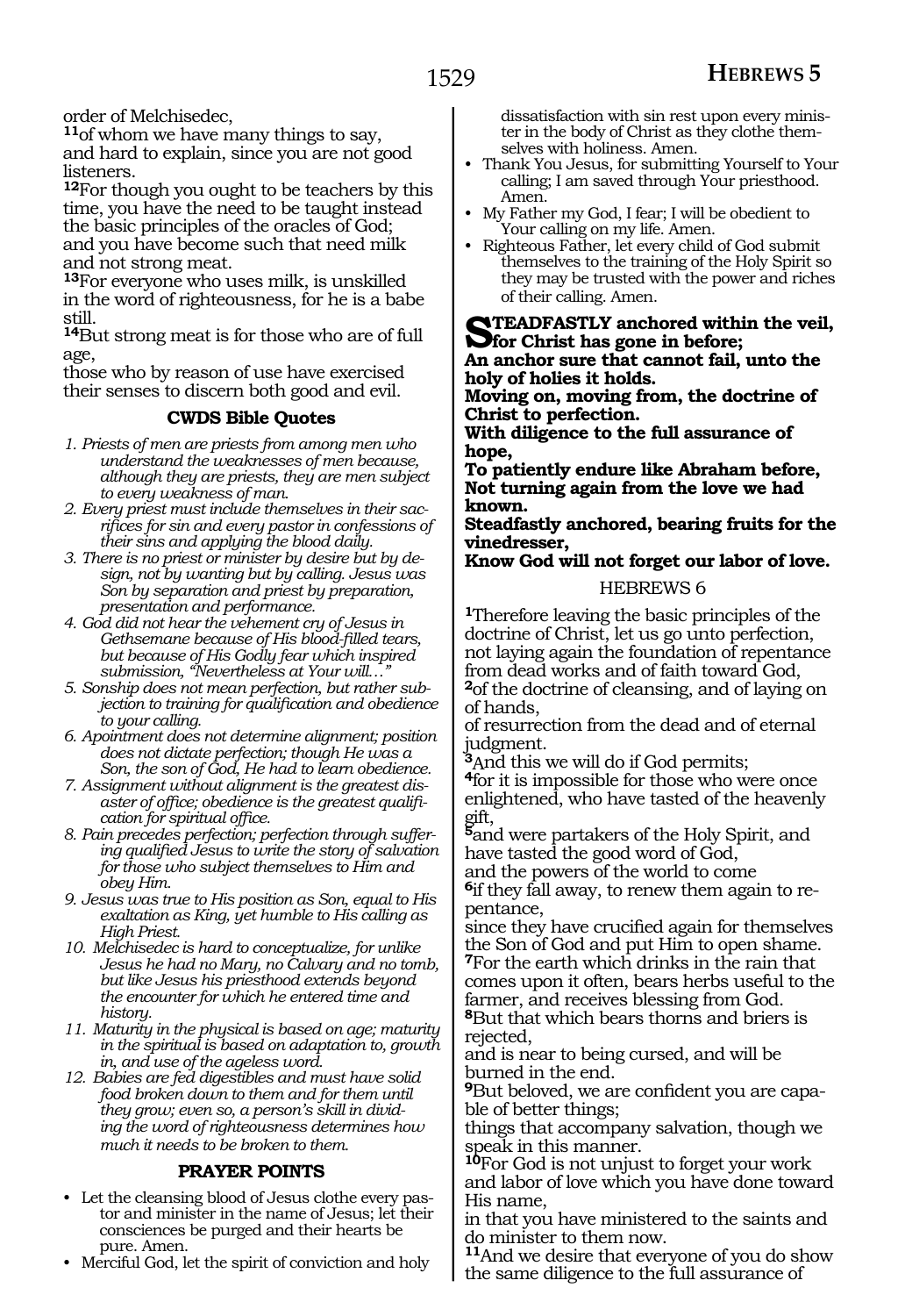hope unto the very end,

**<sup>12</sup>**that you will not be slothful, but followers of those who through faith and patience inherit the promises of God.

**13**For when God made the promise to Abraham, because He could swear by no greater one, He swore by Himself, saying,

**14**"Surely, blessing, I will bless you, and multiplying, I will multiply you."

**<sup>15</sup>**And after he had patiently endured, he obtained the promise,

**<sup>16</sup>**for men swear by the greater,

and an oath of confirmation is to them an end of all disputes.

**17**And so God, wanting to show more abundantly to the heirs of promise the immutability

of His counsel, confirmed it by an oath, **<sup>18</sup>**that by two immutable things, in which it is impossible for God to lie,

we might have a strong consolation, who have fled for refuge, to lay hold on the

hope set before us.

**<sup>19</sup>**We have this hope as an anchor for the soul, both steadfast and sure, and which enters the anointing behind the veil,

**<sup>20</sup>**where the forerunner has entered for us, even Jesus, made a High Priest forever after the order of Melchisedec.

### **CWDS Bible Quotes**

- *1. The doctrine of faith, repentance, baptism and judgment is basic and the basis of our faith; it is the gateway but not the terminus or get away from our faith; there are higher things to move on to and into.*
- *2. The height of your heavenly experience and encounters reveals the depth of your responsibility to be faithful; if you fail your faith the devil will block your return.*

*3. You cannot taste the powers of the world to come without troubling the powers of this age; if you step out of and away from your covering, the trouble you troubled will trouble you and make your return impossible, but for grace.*

*4. Falling away from faith is much more than personal weakness; it is direct aggression against Christ and the cross. It is having known, having tasted, having experienced, yet rejecting what He has done and what He has in store for you.*

*5. The heartless pain of putting Christ to an open shame is the informed act of rejecting Him having tasted Him.* 

*6. Same earth, same rain, same cultivating hand, same access to the blessings of God, for the same eating, breathing lump of clay, yet different output in life and different treatment in judgment.*

*7. Man's response to the breath of God is the soul in your clay; your personal response to the word of God is the soul in your life and it determines the Word, and God's response to you in judgment.* 

*8. The righteousness and loving God responds to your loving labor because love responds to acts of love and righteousness rewards works.*

*9. Do it without motivation of rewards but not without expectation of reward, for God will never forget.*

*10. You must faith the promise and wait on the promise to inherit the promise; you press diligently to* 

*the end for you are fully assured of your hope and you know how it will end.*

- *11. A promise given by God is immutable; He cannot lie; when He swears by Himself it is irrefutable, there is no one greater; the devil makes it seem disputable, but he is a liar, he fathers lies.*
- *12. The strong consolation of your salvation is that the hope before you is as sure as the Word who proclaimed it; the sad reality of doubt is that it is a lie and in it lies the ability to steal your hope.*
- *13. Our hope is not just right; it is anchored and indisputable and immovably grounded in the most glorious presence of God in Christ.*
- *14. Earthly priests minister to the presence for their tenure in time; Jesus our High Priest ministers from the Presence from His timeless place in eternity.*

#### **PRAYER POINTS**

- Most high God, I rise to the higher calling of faith. I am committed to be faithful to the end. Amen.
- Loving Father, thank You for the blood of Jesus, I wash myself daily; help me never to fail in my walk of faith. Amen.
- I am dangerous for the kingdom; I will give the devil no advantage in my life. Amen.
- Lord Jesus, forgive every aggression of believers to the work of the cross, who walk away, having tasted your goodness and glory and having known that Your promises are true.
- I will exemplify Christ in my life of flesh and justify my crown in glory. Amen.

# **HIGHER than the heavens high, able to**<br> **Help harmless undefied separate from**

**Holy, harmless, undefiled**, **separate from sinners, also.**

**Just like the high priests, He offered sin sacrifice;**

**Unlike the high priest, He gave Himself and just once.**

**Many high priests came and died,**

O**ur High Priest ever lives making intercession from on high.**

**The priesthood changed from Levi, who in Abraham paid tithes,**

**To the King of Righteousness**, **now Prince of Peace, who is higher than high.** 

#### HEBREWS 7

**<sup>1</sup>**For this Melchisedec, king of Salem, priest of the Most High God,

who met Abraham in returning from the slaughter of the kings and blessed him, **<sup>2</sup>**to whom Abraham gave a tenth of everything, him being first by interpretation,

"king of righteousness," and then, also, "king of Salem," which means "king of peace."

**<sup>3</sup>**He had no father, neither mother;

with descendants, having neither beginning of days nor end of life,

but being made like the Son of God, he remains a priest perpetually.

**<sup>4</sup>**Now consider how great this man was, to whom the patriarch Abraham gave a tenth of his spoils.

**<sup>5</sup>**And truly, those who are of the sons of Levi, who receive the office of priesthood,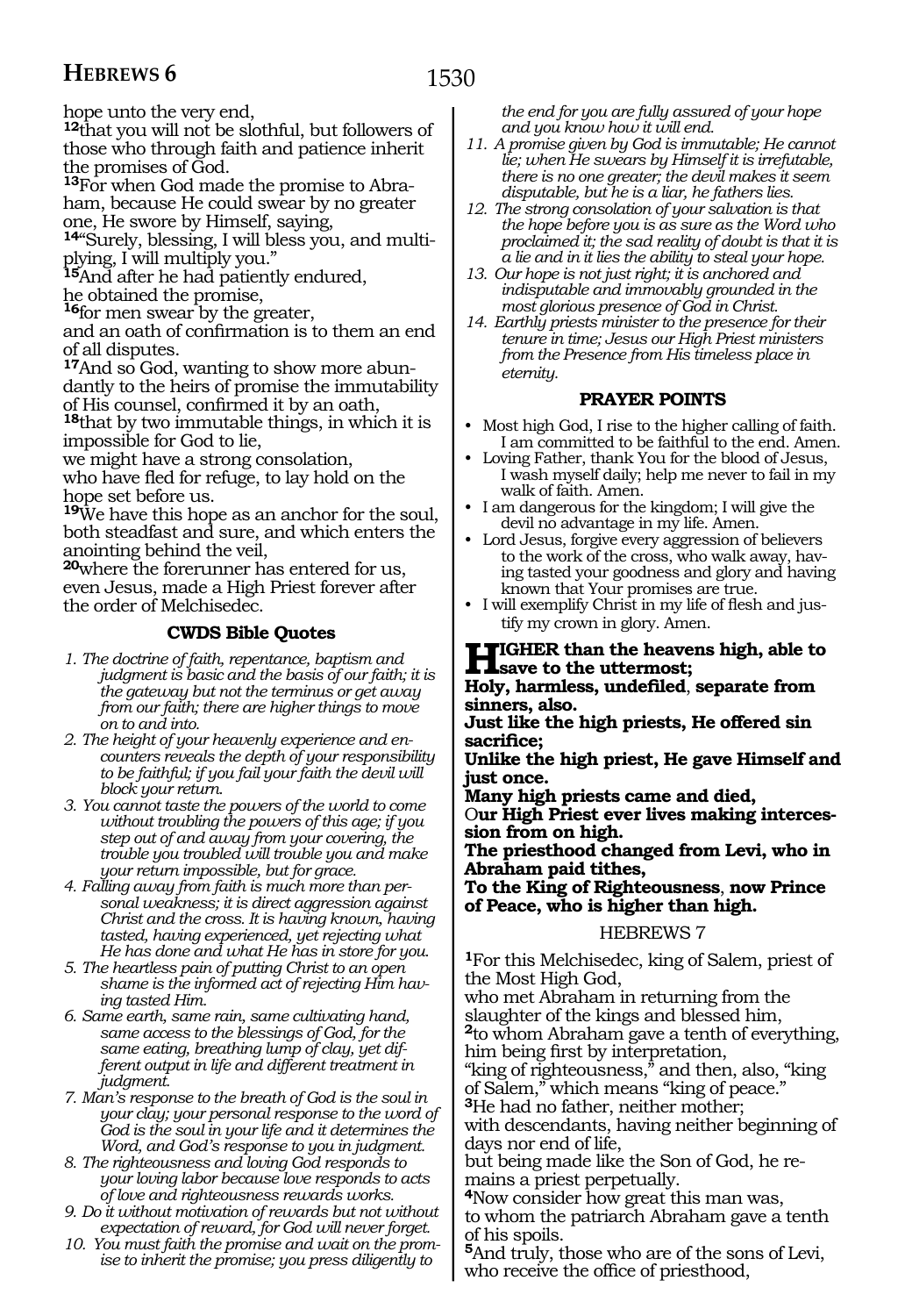have the commandment, according to the law, to take tithes from the people, their brethren, though they came out of Abraham's loins; **6**but he who is not counted as their descendant received tithes of Abraham and blessed him who had the promises.

**<sup>7</sup>**And without any contradiction, the less is blessed of the better,

*for it is more blessed to give.*

**<sup>8</sup>**Here mortal men receive tithes,

but there he received them of whom it is witnessed that he lives.

**<sup>9</sup>**And as I may so say*,* that the sons of Levi who received tithes, paid tithes in Abraham, **<sup>10</sup>**for he was still in his father's loins when Melchisedec met him.

**11**If perfection was therefore through the Levitical priesthood,

(for under it the people received the law) what further need do we have that another priest should rise after the order of Melchisedec and not be called after the order of Aaron?

**<sup>12</sup>**For the priesthood being changed, there is also a necessity for the change of the law. **<sup>13</sup>**For He of whom these things are spoken belongs to another tribe, of whom men gave no attendance at the altar.

**<sup>14</sup>**For it is very evident that our Lord sprang out of Judah,

of which tribe Moses spoke nothing concerning priesthood.

**<sup>15</sup>**For it is also very evident if after the likeness of Melchisedec there arose another priest, **<sup>16</sup>**who is made, not after the law of a carnal commandment, but rather after the power of an endless life,

**<sup>17</sup>**for He testified, "You are a Priest forever, after the order of Melchisedec."

**<sup>18</sup>**For there is therefore an annulling of the former commandment because it is weak and unprofitable.

**<sup>19</sup>**For the law made nothing perfect;

but rather there is the bringing in of a better hope by which we draw near to God.

**<sup>20</sup>**And also, inasmuch as He was made a Priest, but not without an oath,

**<sup>21</sup>**(for they were made priests then without an oath,

but He with an oath by Him who spoke to Him,

"The Lord swore and He will not repent, 'You are a Priest forever, after the order of Melchisedec,'")

**<sup>22</sup>**by so much, Jesus was made a guarantee of a better covenant.

**<sup>23</sup>**Formerly, there were many priests because of mortality,

they were prevented by death from continuing, **<sup>24</sup>**but because this Man continues forever, His priesthood is unchangeable.

**25**Therefore He is able also to save to the uttermost,

those who come to God through Him, since

He ever lives to make intercession for them. **<sup>26</sup>**For we have such a High Priest who is holy, harmless, undefiled, and separate from sinners,

and who is made higher than the heavens; **<sup>27</sup>**who does not need to offer up the daily sacrifice, first for His own sins and then for the people, as those high priests,

for He did this just once for all when He offered up Himself.

**<sup>28</sup>**For the law appoints men as high priests who have weaknesses,

but the word of His oath, which was not before the law, but after, makes the Son, who is consecrated forever.

#### **CWDS Bible Quotes**

- *1. Even if you are walking in victories and the blessings of God, never ignore or marginalize the blessings of your priest; this is an eternal principle activated to seal what you already have received.*
- *2. Tithe is an eternal principle received by Melchezidec who is eternal and who predated and postdates time; He is made like Jesus and Jesus was made a priest like Him.*
- *3. The order of the priesthood of Christ releases blessings and receives tithes; this was the only known function of Melchezidec after whom the priesthood of Christ is ordered, in his ministry on earth.*
- *4. The calling of ministry separates a person from his brethren and positions them to represent heaven and receive tithes from their brethren.*
- *5. Ministry to you unlocks the ministry in you and releases ministries from you. Melchizedec ministered to Abraham while Levi was still in his loins.*
- *6. The lesser is blessed by the better for you cannot give what you do not have, and, it is not a blessing if there is no need.*
- *7. It is better to be a channel of heavenly blessing than a source of earthly blessing. Your intention will ever be restricted to your limitation but unrestricted if God is your limit.*
- *8. Be positioned to be a blessing; to bless makes you better for it is much better and more blessed to bless than to receive.*
- *9. Levi was sustained by the principle that Abraham engaged. Your giving and tithing never dies with you but will create a stream to be credited to the account of the children in your loins.*
- *10. The priesthood changed to the order of the priesthood that charged the priest in Abraham's loins, for the end was determined before the priesthood was initiated.*
- *11. A moving away from the Levitical priesthood to include a moving away from the exclusive tribe of Levi included the moving away from its ineffective laws.*
- *12. The priesthood of Jesus brought in the power of an endless life and ended and replaced the power of an endless fight with flesh to maintain the commandments.*
- *13. The presentation of the imperfection of the law is that it made us clear with God but it did not bring us near to God.*
- *14. It is the duty and expectation of earthly priests to make intervention and to do constant intercession while they live; Jesus made intervention*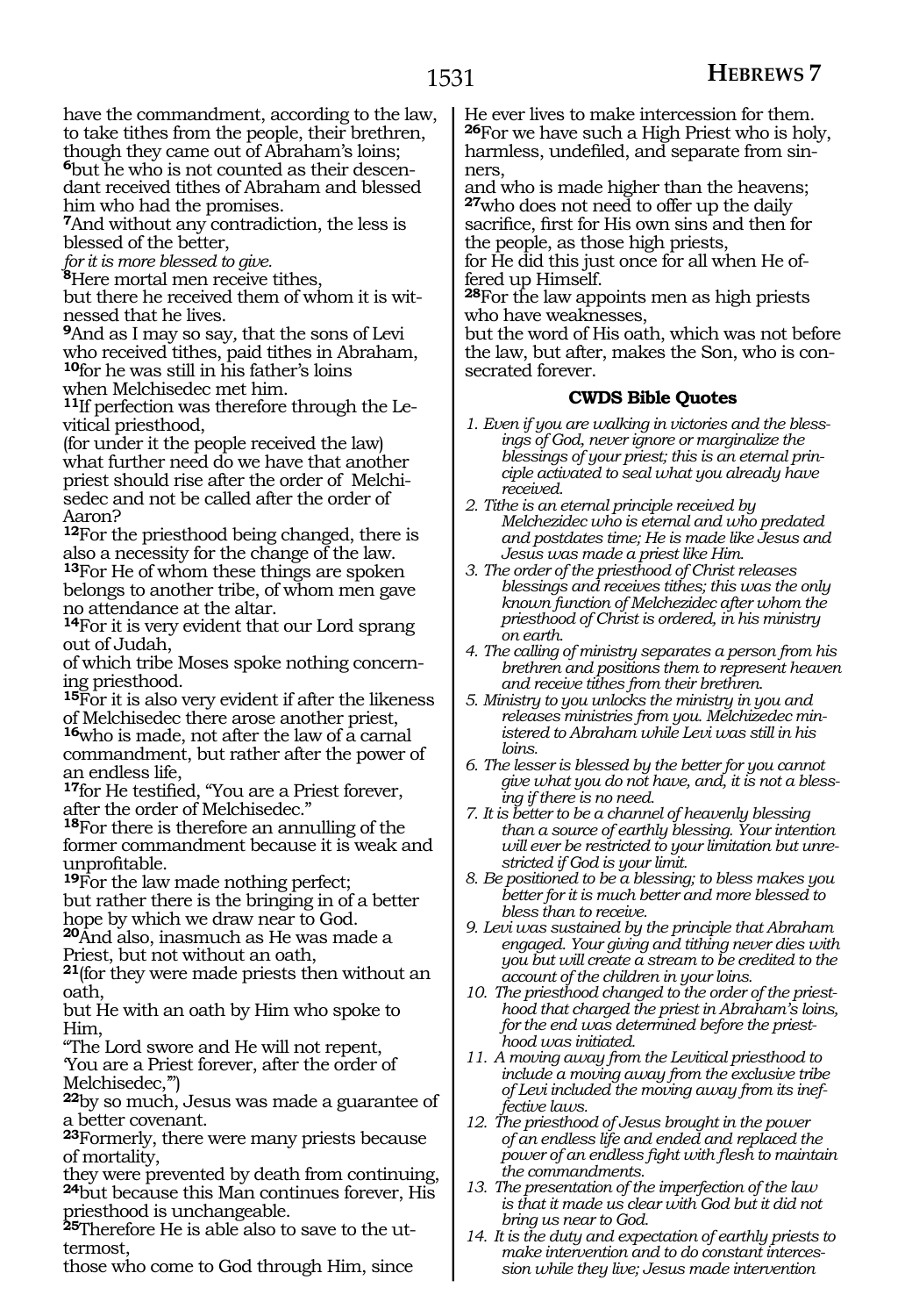*and ever lives to make intercession.*

- *15. With our Most High Priest we are not saved by another goat, we are saved to the uttermost; we are not saved for a moment; we are saved for the moment He returns.*
- *16. Our High Priest made Himself low, but kept Himself holy and undefiled to prove Himself high, even higher than the heavens which released Him to us.*
- *17. Earthly priests have weaknesses; they fail and fall, but although our High Priest is perfect and never failed, He took the fall to perfect us and is perfected forever.*

# **PRAYER POINTS**

- Holy Spirit, let the understanding of the importance of the local church and pastoral ministry rest in the spirit of believers. Amen.
- I rebuke every spirit of stinginess in giving and disobedience to the command to tithe, from the hearts of believers, in the name of Jesus.
- Understanding of kingdom administration and the financing of the kingdom in the earth, fall upon believers now and break every stinginess and personal resistance to the move of God in the earth. Amen.
- Power to respect and to honor the various offices in the church, clothe the body of Christ today, in the name of Jesus.
- Father, I thank You for leaders and ministers in the body of Christ; help believers to understand the importance of, and power of impartation, in the name of Jesus.

# **HERE** is the sum: we have such a High **Priest**, set at His Majesty's right hand. **A minister of the true tabernacle, pitched by the Lord and not by man.**

**A more excellent ministry on better premise and promises,**

**Mediating a better covenant than before. For in the old there were flaws; His laws are in our minds and hearts.**

**Man shall no more need to be taught, for all men shall know the Lord.**

**For our sins and iniquities, He will remember no more.** 

# HEBREWS 8

**<sup>1</sup>**Now of these things we have spoken, this is the summary:

we have such a high priest, who is seated at the right hand of the throne of the Majesty in the heavens.

**<sup>2</sup>**A Minister of the sanctuary and of the true tabernacle, which the Lord has set up, and not man.

**<sup>3</sup>**For every high priest is ordained to offer gifts and sacrifices.

Therefore it is necessary that this Man had something to offer similarly.

**<sup>4</sup>**For if He was on earth, He would not be a priest, since there are priests who offer gifts as the law stipulates,

**<sup>5</sup>**who serve to reflect and shadow heavenly things.

as Moses was instructed by God when he was about to make the tabernacle.

For he said, "See that you make all things according to the pattern shown to you on the mountain."

**<sup>6</sup>**But now He has obtained a more excellent ministry,

by how much more also He is the mediator of a better covenant that God gave, which was established upon better promises.

**<sup>7</sup>**For if the first covenant had been faultless, then no place would have been sought for the second.

**<sup>8</sup>**But because He found fault with them, He said, "Behold the days are coming, says the Lord, when I will make a new covenant with the house of Israel and with the house of Judah,

**<sup>9</sup>**not according to the covenant I made with their fathers in the day I took them and led them by the hand out of the land of Egypt, because they did not continue in My covenant, and I did not regard them," says the Lord. **<sup>10</sup>**"For this is the covenant I will make with the

house of Israel after those days, I will put My laws in their minds, and I will

write them in their hearts,

and I will be their God and they shall be My people.

**<sup>11</sup>**And no man shall teach his neighbor nor his brother, saying, 'Know the Lord,' for they shall all know Me, from the least to the greatest of them.

**12**For I will be merciful to their unrighteousness, and their sins and iniquities I will remember no more."

**<sup>13</sup>**In that He says, "A new covenant," He has made the first obsolete.

Now that which decays and is made obsolete is ready to vanish away and be gone.

# **CWDS Bible Quotes**

- *1. Earthly priests minister from earth to the throne of God; our High Priest, Jesus, ministers from the throne of God; men minister from tabernacles built by man, a representation of the Tabernacle they seek from which Jesus ministers.*
- *2. Earthly priests make intercession for a while and die, Jesus died and lives forever to make intercession.*
- *3. Earthly priests are appointed to offer the offering people bring, Jesus brought Himself to the altar; priests offer first for themselves, He offered Himself first for all men to include all earthly priests.*
- *4. The function of the altar cannot be altered whether in heaven or on earth; earthly tabernacles are built on specific instructions from heaven and is a portal to the spiritual; it is replicated to access God's throne from earth.*
- *5. Though every priest is a mediator there can be no confusion, a better covenant on better promises concludes a better ministry.*
- *6. The content of the promises determines the value of the package; you do not replace the faultless, but you replace the faulty with something that has less fault, or no fault.*
- *7. The word written on paper is relating; the word written in your heart is relationship; the word written on paper makes God your ruler, the*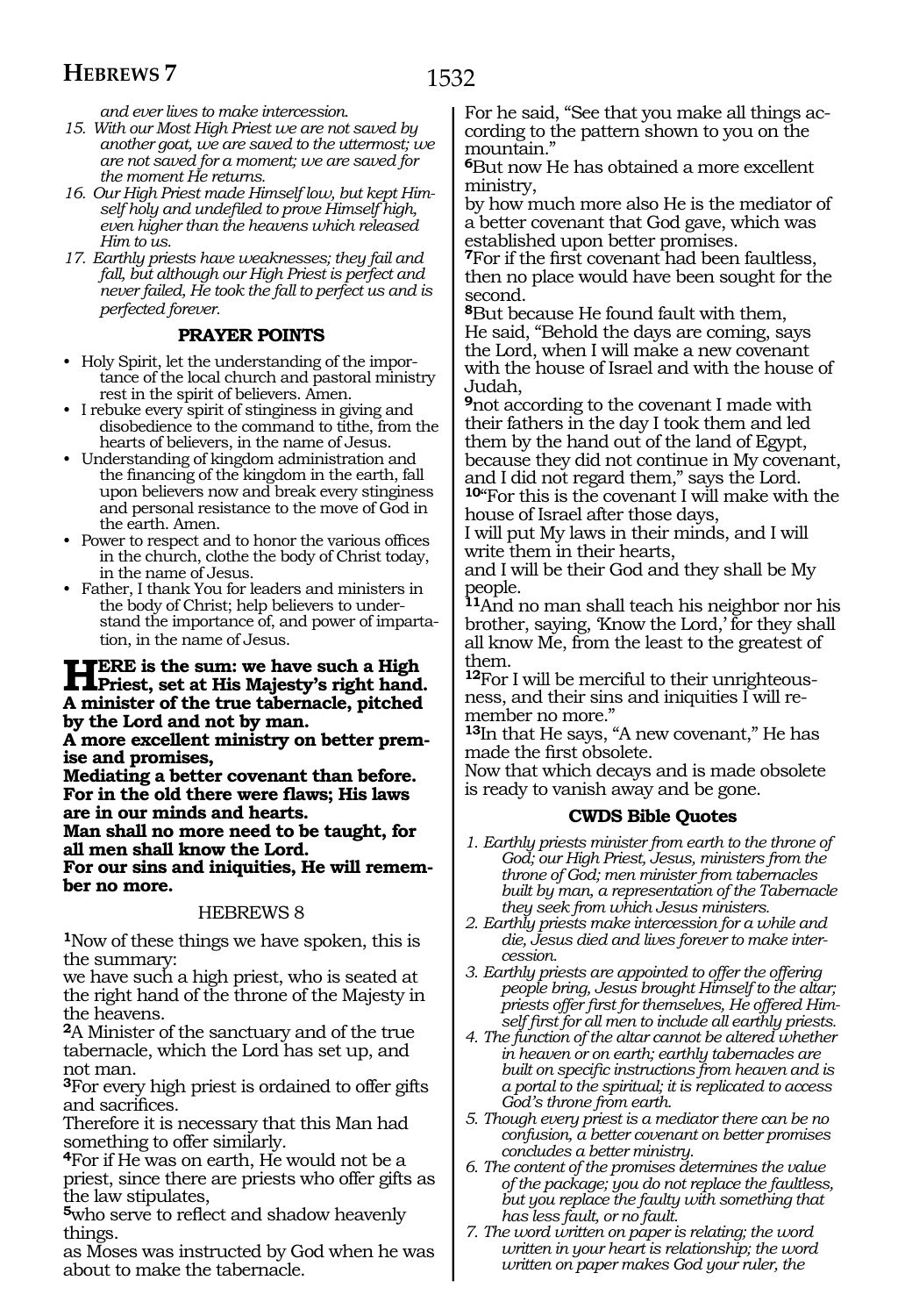*word written in your heart makes Him your God; you can know the letter without knowing God; the word in your heart is intimate and personal.*

- *8. Get intimate with the word to get intimate with God; He wants to be your God and wants you to be His, not just in performance but in personal relationship.*
- *9. It is wrong to remember, on God's behalf, what God has forgotten. We are righteous, not because we sin no more but because what He forgives He remembers no more.*
- *10. A new covenant is a clean and emptied slate but not an empty slate; it writes over, overwrites, overrides, replaces and makes the old obsolete.*

#### **PRAYER POINTS**

- Jesus, I thank You for standing on my behalf at the throne of my Father; I acknowledge Your ministry. Amen.
- My Lord Jesus, You not only purchased my salvation on earth, you are watching over me, every step of the way with personal intercession; it is amazing. Amen.
- Thank You Jesus for being a priest like no other; You became the offering You offered; You took it personal. Amen.
- My Father my God, thank You for giving me access to Your throne, in the name of Jesus. Amen.
- Amazing Lord, I celebrate this covenant I have entered in through You; it cannot be compared with. Amen.

# **HE gave us love in the form of blood;**<br>He gave His all, just to cleanse us all.<br>What gasts, days and hulls sould not do. **What goats, doves and bulls could not do, Though by the law these are what had been used to cleanse the tabernacle, the vessels and people,**

**For within a testament, a testator must die.**

**For without blood being shed there is no remission;** 

**So once and for all He offered up Himself, Taking His blood directly into God's presence.**

**His love, precious love, was expressed with vicious nails, written with ink of blood.** 

#### HEBREWS 9

**<sup>1</sup>**Now the first covenant, had in it ordinances of divine services and an earthly sanctuary. **<sup>2</sup>**For there was a tabernacle made, the first section, in which was the candlestick, the table and the shewbread, which is called a sanctuary;

**<sup>3</sup>**and behind the second veil, the section of the tabernacle which is called the Holiest of All, which had the golden censer and the Ark of the Covenant, overlaid all around with gold, **<sup>4</sup>**which contained the golden pot that held the

manna, Aaron's rod that budded and the tablets of the covenant;

**<sup>5</sup>**and above it, the cherubim overshadowing the mercy seat,

of which we cannot speak in detail now. **<sup>6</sup>**And when these things were prepared, the priests would go into the first section of the tabernacle, performing the services; **7**but in the second section, the high priest en-

tered all alone, once every year,

not without blood, which he offered up for himself first and also for the sins of the people done in ignorance,

**<sup>8</sup>**the Holy Ghost signifying this, that the way into the Holiest of All was not yet made fully known while the first tabernacle was still standing.

**<sup>9</sup>**It was symbolic of the present time, in which both sacrifices and gifts were offered which could not make him who performed the sacrifices perfect pertaining to his conscience **10**which was based only on meat and drinks, various washings and carnal ordinances imposed on them until the time of reformation. **<sup>11</sup>**But Christ, coming as High Priest of the good things to come, with the greater and more perfect tabernacle, not made with hands, that is, not of this our making; **<sup>12</sup>**neither by the blood of calves and goats but by His own blood,

He entered into the Most Holy Place once for all,

having obtained eternal redemption for us. **<sup>13</sup>**For if the blood of bulls and goats and the ashes of a heifer, sprinkling the unclean, sanctifies for the purifying of the flesh, **<sup>14</sup>**how much more shall the blood of Christ, who through the eternal Spirit offered Himself without spots to God,

purge your conscience from dead works, to serve the living God?

**<sup>15</sup>**For this reason, He is the Mediator of the new covenant, that by means of death, He has redeemed those who were under transgressions under the first covenant,

that those who are called may receive the promise of the eternal inheritance.

**<sup>16</sup>**For where there is a testament, there must also necessarily be the death of the testator, **<sup>17</sup>**for a testament is in force only after men are dead, since it has no strength at all, while the testator lives.

**<sup>18</sup>**Therefore, not even the first covenant was dedicated without blood.

**<sup>19</sup>**For after Moses had spoken every precept to all the people according to the law,

he took the blood of goats and calves,

with water, scarlet wool and hyssop,

and sprinkled both the book itself and all the people,

**<sup>20</sup>**saying, "This is the blood of the testament which God has command you."

**<sup>21</sup>**Moreover, he also sprinkled the tabernacle and vessels of ministry with blood.

**22**And based on the law, almost all things are purified by the use of blood,

and without the shedding of blood, there is no remission.

**<sup>23</sup>**It was necessary, therefore, that the pattern of things that are in heaven should be purified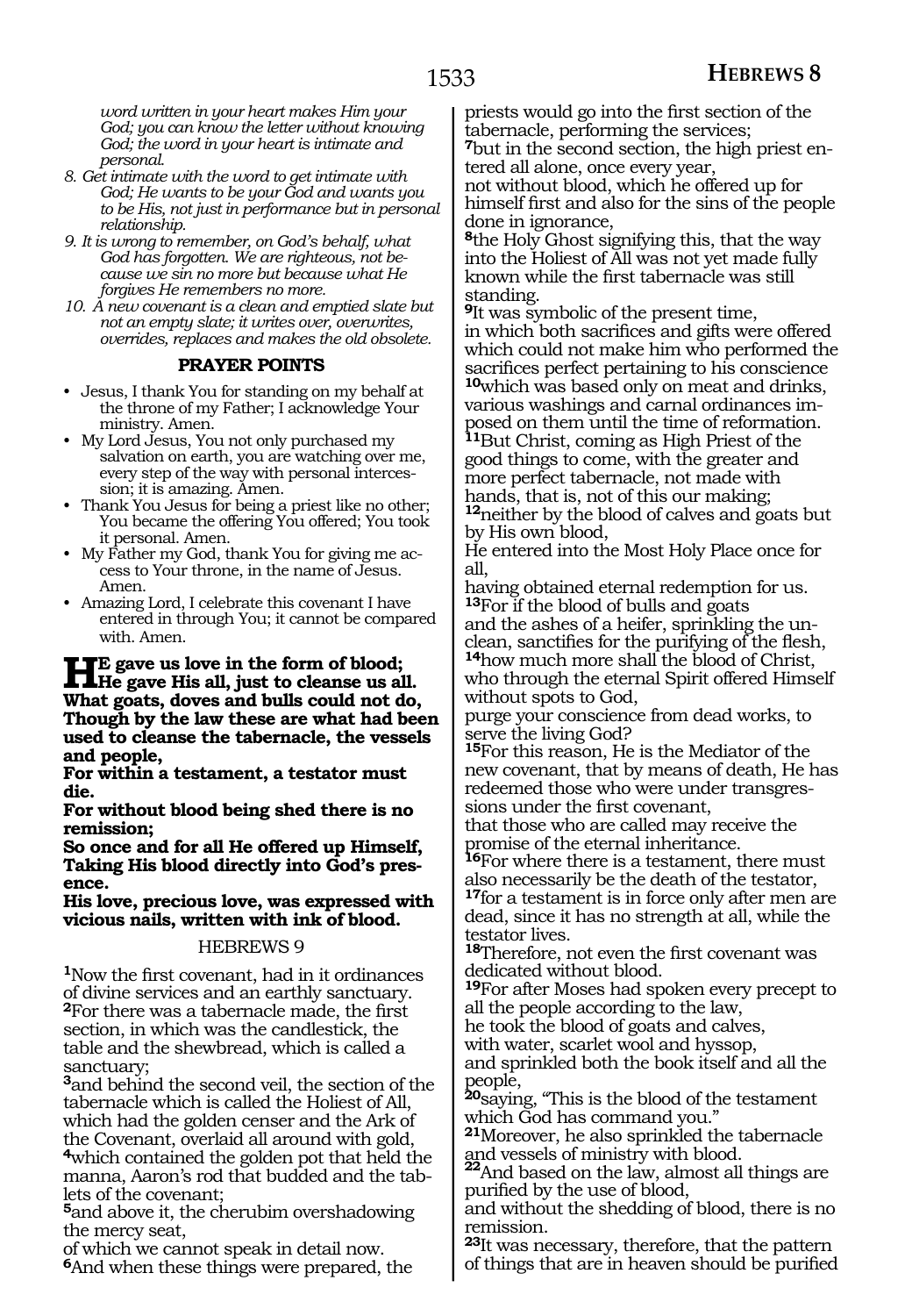with these,

but the heavenly things themselves are purified with better sacrifices than these.

**<sup>24</sup>**For Christ has not entered like man into the holy place made with hands,

which are but replicas of the true,

but rather into heaven itself, to appear before God for us;

**<sup>25</sup>**not that He should offer Himself again and again,

as the high priest enters the holy place every year with the blood of another,

**<sup>26</sup>**for then He would have had to suffer often since the world was founded;

but He appeared once, at the end of the world,

to put away sin by the sacrifice of Himself. **<sup>27</sup>**And as it is appointed for men to die once and after this the judgment,

**<sup>28</sup>**so Christ was offered once to bear the sins of many.

To those who look for Him, He shall certainly appear the second time, not for sin but for salvation.

### **CWDS Bible Quotes**

- *1. There are levels of ministry, levels of calling, and levels of access to God revealed in the old covenant by designation, but relevant to the new by pursuit. The priests could enter the sanctuary but only the high priest could go within the veil to the Most Holy place.*
- *2. The way into the Most Holy place was restricted by a veil and approached with livid fear of the living God while the first tabernacle remained; the veil is ripped away in Jesus and it is now restricted to relationship and entered in with reverential fear of the most holy God.*
- *3. The veil separated the Most Holy Place, but the fear of God kept the people out, not steel doors.*
- *4. The Most Holy Place was sparse of furniture because it was full of Presence; the items present fully represented the Presence; covenant (ark), authority(Aaron's rod), salvation (mercy seat) and the Word(manna).*
- *5. The old covenant perfected the ritual to present the offering; this satisfied the conscience but could never save or perfect it.*
- *6. Levitical priests mediated things that are past; Christ is High Priest of things to come; they used the blood of animals, He died like an animal and used His own blood; they offered blood annually in the Most Holy Place: He entered the very presence of God once and forever.*
- *7. The strength of the blood of Jesus surpassed the blood of animals; animal blood cleansed the flesh; His blood cleanses the conscience.*
- *8. A will may reflect the intention but it is not a covenant enforceable until the testator dies; it may be proper but has no power until after death, even so the will of God through Christ could only take effect after the death of Christ.*
- *9. A testator can only give what belongs to him, therefore only a Son could give the promise of eternal inheritance and make us joint heirs in His will and testament.*
- *10. The shedding of the blood on the cross is no exception; the blood of animals was used in the old covenant, for without the shedding of blood there is no remission.*
- *11. The old covenant are copies of things in the heavens; the new covenant is the fulfillment of the things copied and the reality of the things pictured in the old; Christ did not take His blood into the copy but into the very presence of God.*
- *12. The heavenly things in heaven are pure but the heavenly things on earth (our temple) needed purification so we could attain our heavenly inheritance; the blood of Jesus was not to purify the earthly tabernacle but the heavenly tabernacle on earth.*
- *13. You can exhaust goats and bulls but you cannot exhaust the blood of Jesus; the blood of goats is physical and limited to single use; the blood of Jesus is spiritual, accessible everywhere at all times; He only needed to die once.*
- *14. The blood of animals is an exhaustive, unending, unwinnable band-aid for the active, alive and powerful sin; the blood of Jesus did away with sin once and for all times and continues to exhaust the devil's effort to condemn you of sin.*
- *15. Our appointment with judgment is as certain as our appointment with death; the disappointment of judgment is the death of Jesus who died once for our sins and who will appear in judgment for our final redemption.*

# **PRAYER POINTS**

- Holy Father, I am grateful to You for removing the veil and bringing me near to You. Amen.
- Most High God, I will pursue You with every breath and energy in my being. Amen.
- Loving Father, I come with fear and righteous alignment; Your presence is all I need. Amen.
- Thank You Jesus; by Your blood I can stand before my God, the consuming fire, with a purified conscience. Amen.
- My Jesus my Lord, Your blood is everything to me; help me never to discount Your sacrifice by unholy living. Amen.

# **BOLDLY** entering into the holiest by a **property of the set of the set of the set of the set of the set of the set of the set of the set of the set of the set of the set of the set of the set of the set of the set of the**

**Having access through the veil, that is, His flesh,**

**drawing near with a true heart and the full assurance of faith,**

**With pure water just as the priest, our bodies being washed.**

**We hold fast our confession without wavering.**

**When He said, "A body You have prepared Me," I heard Him saying,**

**"Behold I am here to do Your will, O God," By His blood giving access, for sin cannot be removed by lambs.** 

#### HEBREWS 10

**<sup>1</sup>**For the law, having a shadow of good things to come and not the very image of the things, can never make those who come to it perfect with the continual annual sacrifices for sins. **<sup>2</sup>**Would they not have ceased to be offered then?

Because the worshippers who are purged once should have had no further sins on their conscience,

**<sup>3</sup>**but in those sacrifices there is a reminder of sins every year.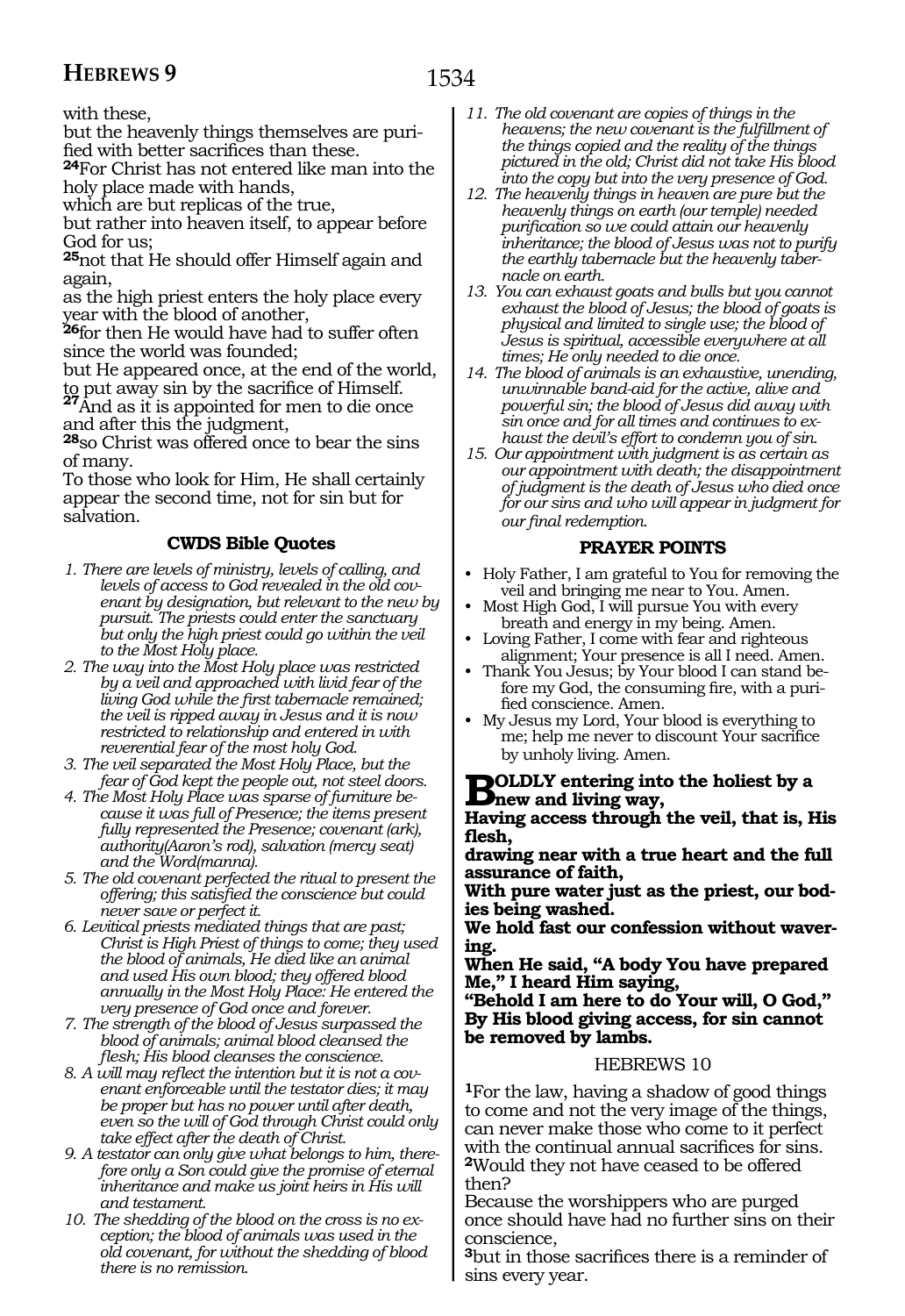**<sup>4</sup>**For it is not possible that the blood of bulls and goats could take away sins.

**<sup>5</sup>**Therefore, when He came into the world, He said, "Sacrifice and offerings You do not desire, but a body You have prepared Me. **<sup>6</sup>**In burnt offerings and sacrifices for sin, You have had no pleasure."

**<sup>7</sup>**Then I said, "Behold, I come, to do Your will, O Lord, as it is written of Me in the volume of the book."

**<sup>8</sup>**Before this He said, "Sacrifice and offerings, offerings for sin and burnt offerings, You

ure in them" (which are offered by the law), **<sup>9</sup>**then He said, "Behold I come to do Your will, O God!"

He took away the first that He may establish

the second,<br><sup>10</sup>by which we are sanctified through the offering of the body of Jesus Christ once for all time.

**<sup>11</sup>**And every priest standing there, ministering daily, is offering the same sacrifices constant- ly, which can never take away sins,

**<sup>12</sup>**but this Man sat down on the right hand of God after He had offered one sacrifice for sins forever,

**<sup>13</sup>**waiting from then on, until His enemies are made His footstool.

**<sup>14</sup>**For by one offering He has forever perfected all those who are being sanctified.

**<sup>15</sup>**The Holy Ghost also witness to us, for after He had said before,

**<sup>16</sup>**"This is the covenant that I will make with them after those days, says the Lord:

I will put My laws in their hearts and I will write them in their minds,

**<sup>17</sup>**and their sins and iniquities I will remember no more."

**<sup>18</sup>**Now where there is remission of these, there is no longer an offering for sin.

**19**Therefore, brethren, having boldness to enter into the holiest by the blood of Jesus,

**20**by a new and living way, which He has consecrated for us,

through the veil, that is, His flesh,

**<sup>21</sup>**and having a High Priest over the house of God,

**22**let us draw near with a true heart in full assurance of faith,

having our hearts sprinkled from an evil conscience and our bodies washed with pure water.

**<sup>23</sup>**Let us hold fast the profession of our faith without wavering, for He who promised is faithful.

**<sup>24</sup>**And let us consider each other, to encourage love and good works.

**25**Let us not forsake the assembling of ourselves together, as is the manner of some, but exhorting one another, and so much the more again as we see the Day approaching. **<sup>26</sup>**For if we sin willfully after we have known the truth, there no longer remains a sacrifice

for sins,<br><sup>27</sup>but a certain fearful expectation of judgment, and fiery indignation, which shall devour the adversaries.

**28**He who rejected the law of Moses died without mercy under two or three witnesses. **<sup>29</sup>**Of how much greater punishment, do you

suppose, shall he be thought worthy who has trodden the Son of God under foot,

and has counted the blood of the covenant with which He was sanctified an unholy thing, and has despised the Spirit of grace?

**30**For we know Him who said, "Vengeance belongs to Me, I will repay," says the Lord. And again, "The Lord will judge His people."

**<sup>31</sup>**It is a fearful thing to fall into the hands of the living God.

**<sup>32</sup>**But call to memory the days of old in which, after you were illuminated, you endured great afflictions.

Partly while you were made a spectacle both<br>by afflictions and reproaches,

<sup>33</sup>and partly while you became companions of those who were so treated.

**<sup>34</sup>**For you had compassion on me in my bonds,

and joyfully accepted the plunder of your goods,

knowing that you have a better and durable substance in heaven.

**<sup>35</sup>**Therefore, do not cast away your confidence, which has great reward.

**<sup>36</sup>**For you have need of patience, so that after you have done the will of God, you may receive the promise:

**<sup>37</sup>**"For yet a little while and He who is to come will come and will not tarry.

**<sup>38</sup>**Now the just shall live by faith;

but if any man draws back, My soul shall have no pleasure in him!"

**<sup>39</sup>**But we are not of those who draw back to sin,

but of those who believe to the saving of our souls.

# **CWDS Bible Quotes**

- *1. The sacrifices of the old law do not eradicate sin, they emphasize sin and elevate rituals; a sacrifice that focuses on sin reminds you of sin and makes sin your focus; a sacrifice that focuses on righteousness removes sin completely and makes God your focus.*
- *2. The perfection of the process would have meant the prevention of its replacement; the continual continuous sacrifice every year suggests the sin has been removed but the conscience has not been cleared and the consciousness removed.*
- *3. The blood of bulls and goats atone for sin because it was acceptable, but could not eradicate it because it is impossible.*
- *4. Though He required it He did not desire it; though he accepted it He had no pleasure in it; He desires and prefers righteousness to animal sacrifices.*
- *5. There is only One who could embody the righteousness needed to replace the sacrifice, and to*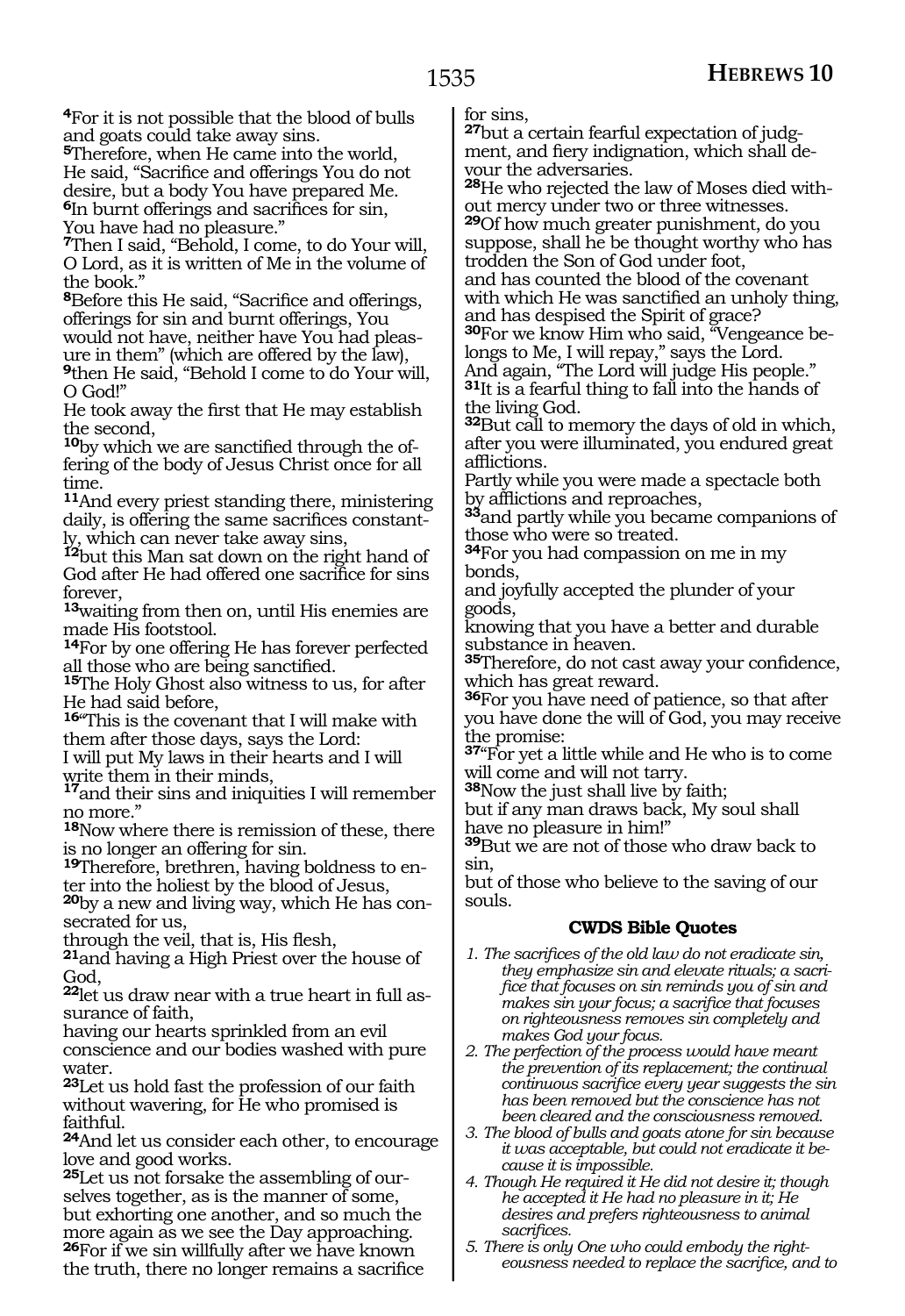*become the sacrifice to fulfill all righteousness.*

- *6. Jesus existed in the spirit but needed a body to intervene in the earth; He was prepared a body but He had to present Himself; He knew the will of God but He had to do the will of God; the words, 'Here I come' echoes through history and is written in time in eternal ink.*
- *7. Not because it is written about you means it is working in you and you will work it out; you have to present yourself and like Jesus says; 'Here I come to do Your will, O God'.*
- *8. The first sacrifice which was never approved was taken away and has been removed to establish the offering of Christ made once and for all, and through which we are forever sanctified.*
- *9. He rose up, came down and was lifted in sacrifice; now having put an end to sacrifices by the perfection of His, He is seated at the right hand of Power on high waiting for His enemies to be put down, subdued under His feet.*
- *10. Remission of sin removes the need for renewal of sacrifices since the sin and lawlessness are no longer remembered or relevant to you.*
- *11. Repetition is needed for memorization; what is written in the hearts and minds has no need for repetition it is inked in the memory and consciousness.*
- *12. The old way into the Holiest was restricted to one, the high priest; the new way into the Holiest is a living way because it is through One, Jesus, who is living; it is with the blood of Him who died and who ever lives.*
- *13. The Holiest is no less awesome and the Presence of God no less fearsome, but our boldness to enter is Christ and the assumption of a true heart of faith and purity, never presumption.*
- *14. The promise of a faithful God calls for unwavering faith in our hope, and committed love for each other; it compels us to stir up faith and works in each other.*
- *15. You may be saved by One, the Head, but you remain safe in the body which is many members; your flow that creates growth occurs through the body.*
- *16. Assembling together causes insulation which increases protection; separation causes isolation and increases attack; faith is enhanced by flow and fellowship; you have something to receive in the corporate anointing and you have something to give.*
- *17. Free your faith to serve God faithfully and with reverential fear, for you are not free to sin after you have tasted; even if you are tested for your faith your fiery test cannot compare to the fiery judgment you will face.*
- *18. The sacrifice for your sins is absolute but you must be resolute; you will not be absolved if you walk away and turn your back on the sacrifice.*
- *19. For Christians, there is no common or ordinary willful sin; this is making the blood of Jesus a common thing; you cannot just walk away, you insult the Spirit of grace; there is no casual get up and leave, you trample Jesus and His love under your feet.*
- *20. Nurture your gift of salvation with care and tend it daily with Godly fear, for if you walk away from His plans, you fall into His hands and it is the most fearful thing. To fall away or fall out of faith is to fall into the fearsome hands of the living God.*
- *21. How you are treated is no justification for how you treat your faith or your God; what you go*

*through is no justification for what you put your God through; your faith is independent of the fire you face and rises above it to lift you into your promise.* 

- *22. You have endured for nothing if your endurance ends; you receive the promise if you endure to the end.*
- *23. Your confidence will cast the reward of your inheritance away if you cast your confidence away; hold on to your confidence even when circumstance is moving your confidence away from you.*
- *24. There is no justification for turning back; we are justified righteous only just by a lifestyle of faith; never allow pressure to move you away from the pleasure of your God; you live only just by faith.*
- *25. We are saved but not safe, we are being saved; we have turned our backs on sin and there is no going back or turning back, just steadfast faith until our Lord comes back when we will be saved from this body of flesh.*
- *26. We do not know how to turn back, it is too hard, too impossible, too inconceivable, even when the road gets too rough.*

# **PRAYER POINTS**

- Jesus my Savior, thank You for removing my sins so I can live to God. Amen.
- I am ever conscious of the Presence and love of my Father God. I will walk in righteousness. Amen.
- Thank You Jesus for being the sacrifice for my sins; I am forever grateful to You. Amen.
- I offer sacrifices of righteousness to You every day, Father. Amen.
- Jesus, I stand amazed at You and the significance of Your sacrifice on the cross. Amen.

#### **Sailing on a sea of faith, carried by winds we cannot see,**

**We do not see but wait, for it is substance and it is real.** 

**Like others gone before, hoisting the evident sails of hope;** 

**Abraham, Noah, many more, received of men a good report.** 

**On the sea of faith, to please our God the only way.** 

**Diligently seeking Him, for He is all and He will reward.** 

**The faith by words when nothing was Were the faith-filled words that formed the world,** 

**But the faith that subdued lions and many more,** 

#### **Was made perfect by the faith of ours.**

#### HEBREWS 11

**<sup>1</sup>**Now faith is the substance of things hoped for, the evidence of things not visible, **<sup>2</sup>**for by it the elders obtained a good report. **<sup>3</sup>**By faith we understand that God's word framed the worlds, so the things which are seen were not made of things which were visible.

**<sup>4</sup>**By faith Abel offered to God, a sacrifice more excellent than Cain's,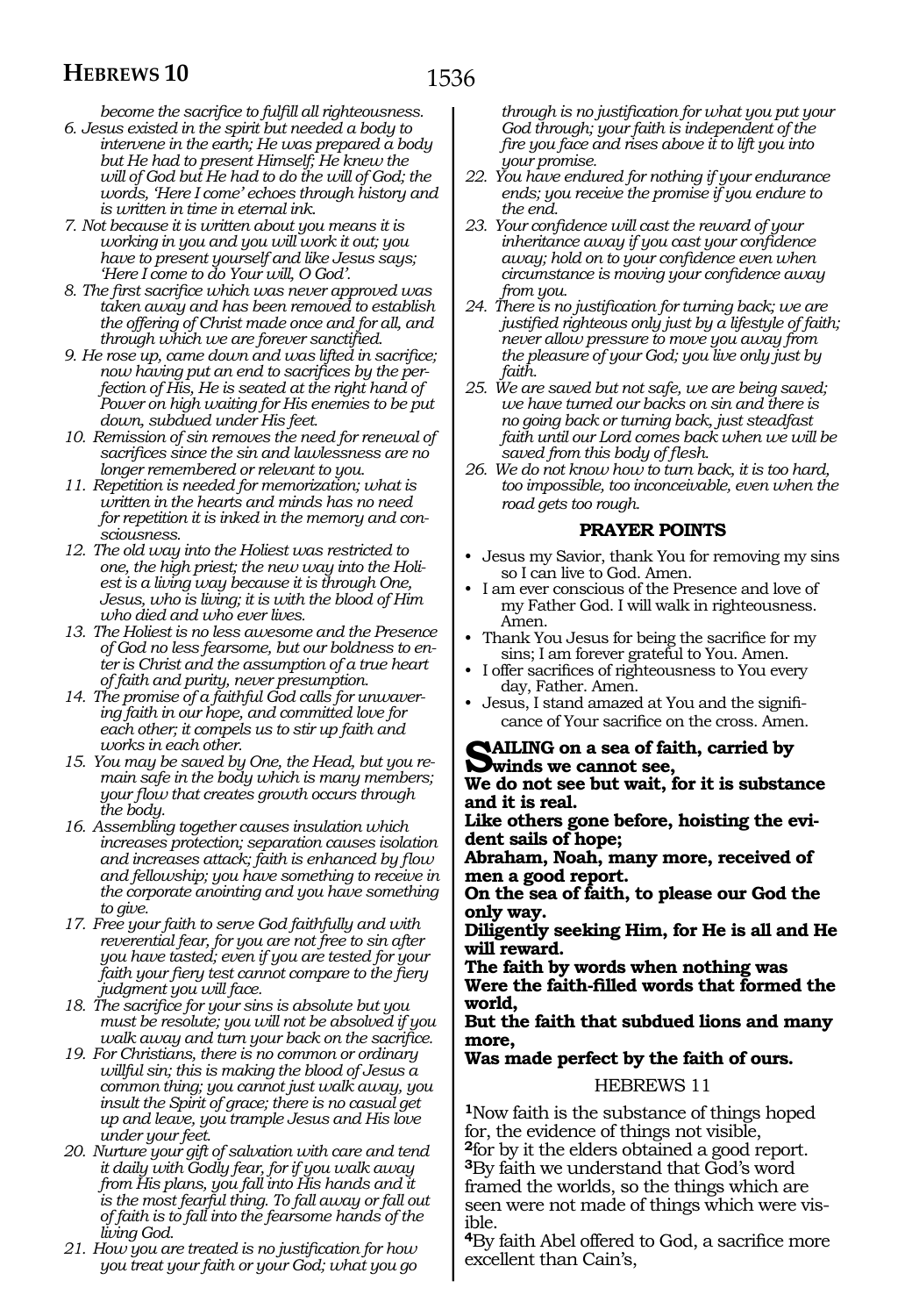because of which he obtained witness that he was righteous,

God, testifying of his gifts; and by it he being dead yet speaks.

**<sup>5</sup>**By faith Enoch was translated that he should not see death,

and was not found again because God had taken him;

for before he was taken he had this testimony, that he pleased God.

**<sup>6</sup>**And without faith it is impossible to please God,

for he who comes to God must believe that He is, and that He is a rewarder of those who diligently seek Him.

**<sup>7</sup>**By faith Noah, being warned of things not yet seen,

moved with godly fear, prepared an ark for the saving of his household,

by which he condemned the world, and became heir of the righteousness which is by faith.

**<sup>8</sup>**By faith Abraham, when he was called to go out to a place which he would afterward receive for an inheritance, obeyed;

and he went out not knowing where he was

going, *what sea he sailed*. **<sup>9</sup>**By faith he dwelt in the land of promise, as in a foreign country,

dwelling in tabernacles with Isaac and Jacob, the heirs with him of the same promise;

**<sup>10</sup>**for he looked for a city with foundations, whose builder and maker is God.

**<sup>11</sup>**By faith Sarah herself received strength to conceive,

and she delivered a child when she was past the age because she judged Him faithful, who had given to her the promise.

**12**Therefore, there sprang from one man, who himself was as good as dead, so many as the stars of the sky in multitude,

innumerable as the sand, that is by the seashore.

**<sup>13</sup>**These all died in faith, not having received the promise,

but having seen them from a distance, were assured of them,

embraced them and confessed that they were pilgrims and strangers on the earth.

**<sup>14</sup>**For those who say such things declare plainly that they seek a country.

**<sup>15</sup>**And truly if they had been mindful of that country from which they came, they might have had the opportunity to have returned. **<sup>16</sup>**But now they desired a better country, that

is, a heavenly one.

Therefore God is not ashamed to be called their God, for He has prepared a city for them. **<sup>17</sup>**And by faith when Abraham was tested, he offered up Isaac,

and he who received the promise offered up his only begotten son,

**<sup>18</sup>**of whom it was said "In Isaac your seed will be called,"

**<sup>19</sup>**determining that God was able to raise him, even from the dead,<br>from which he also received him, figuratively.

**20**By faith Isaac blessed Jacob and Esau concerning things to come.

**<sup>21</sup>**By faith Jacob, when he was dying, blessed both of Joseph's sons,

and worshipped, then, leaning on the top of his staff.

**<sup>22</sup>**By faith Joseph, when he was dying, made mention of the departure of the children of Israel,

and gave directives concerning his bones. **<sup>23</sup>**By faith Moses' parents hid him for three months when he was born, for they saw that he was a proper child,

and they were not afraid of the king's commandments.

**<sup>24</sup>**By faith Moses, when he was of age, refused to be called the son of Pharaoh's daughter,

**<sup>25</sup>**choosing rather to suffer affliction with the people of God, than to enjoy the fleeting pleasures of sin;

**<sup>26</sup>**esteeming the reproach of Christ much greater riches than all the treasures in Egypt; for he respected the reward.

**<sup>27</sup>**By faith he forsook Egypt, not fearing the wrath of the king;

for he endured this, as if he was seeing the invisible One.

**28**By faith he kept the Passover and the sprinkling of blood, lest they should be touched by Him who destroyed the firstborn.

**<sup>29</sup>**By faith they passed through the Red Sea as on dry land, in which the Egyptians attempting to do, were drowned.

**<sup>30</sup>**By faith the walls of Jericho came crashing down as they compassed them for seven days. **<sup>31</sup>**By faith Rahab the harlot did not perish

with those who did not believe, when she had received the spies in peace.

**<sup>32</sup>**And what shall I say more? For certainly time would fail to tell of Gideon and Barak and Samson and Jephthah,

also of David and of Samuel and the prophets, **<sup>33</sup>**who through faith subdued kingdoms,

worked righteousness, obtained promises, stopped the mouths of lions,

**<sup>34</sup>**quenched the violence of fire, escaped the edge of the sword,

were made strong out of weakness; became valiant in battle, made armies of the aliens to flee;

**<sup>35</sup>**women received again their dead raised back to life.

Others were tortured, not accepting deliver- ance, that they might obtain a better resurrec- tion;

**36**others had trials of cruel mocking, scourging, bonds and imprisonment.

**<sup>37</sup>**They were stoned, sawn in two, tempted, slain with the sword.

They wandered about in sheep and goat skins, destitute, afflicted, tormented;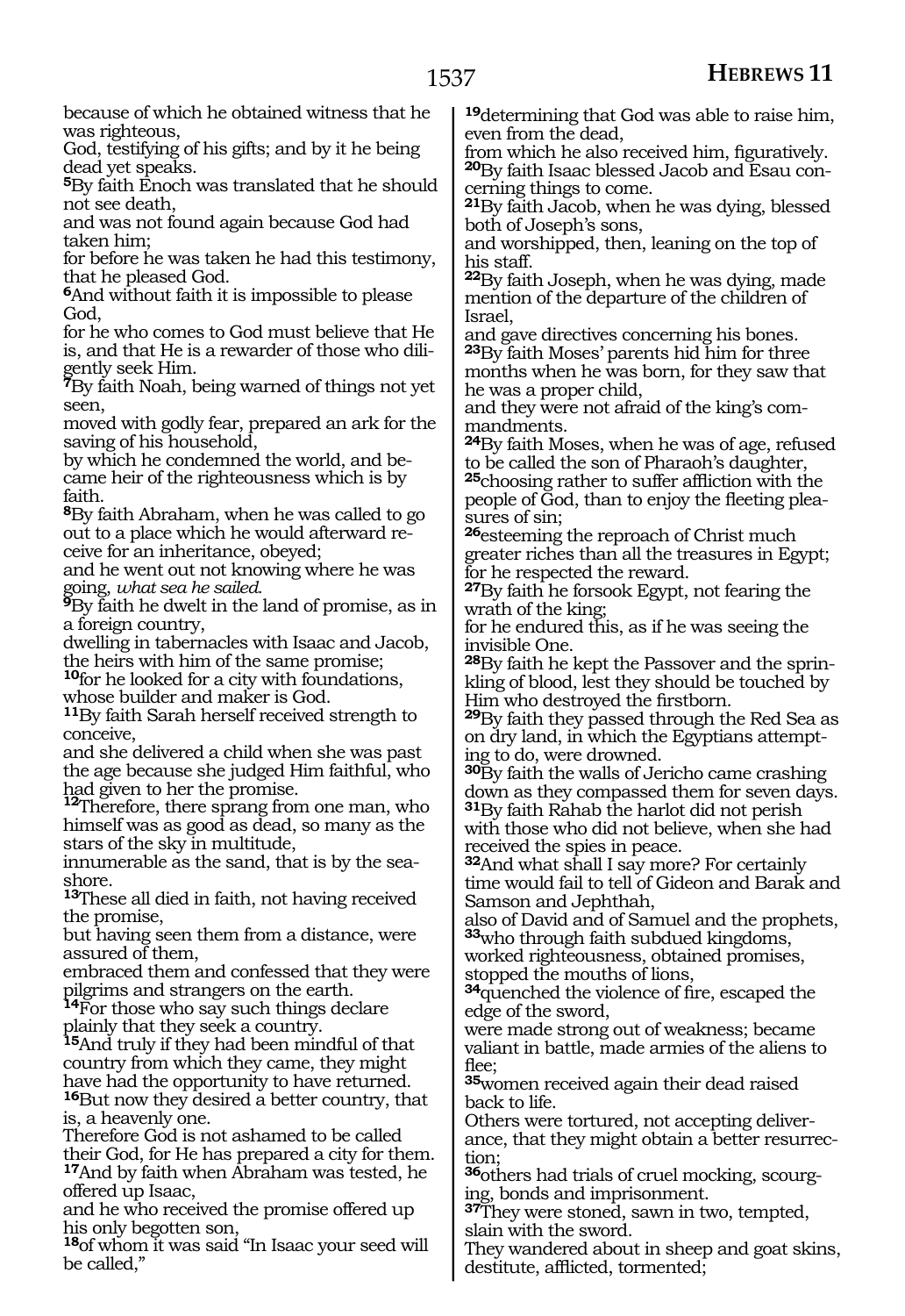**<sup>38</sup>**of whom the world was not worthy.

They wandered in deserts and mountains, in dens and in caves of the earth.

**<sup>39</sup>**And all these, having obtained a good report through faith

did not receive the promise, *though they never lowered sails,*

**<sup>40</sup>**God, having provided *on the same sea of faith,* some better things for us still,

that they should not be made perfect without us.

### **CWDS Bible Quotes**

- *1. Faith is not hope of substance materializing, but is material substance capsulated in our hope.*
- *2. Faith taps into the unseen world for evidence and pulls it into realization in the natural world; the natural sight is always late to see what the spiritual eyes have already settled.*
- *3. Faith does not wait on good to report; faith expressed and executed guarantees a good and excellent report.*
- *4. Your pathway to legendry is in your intellect, skills and resources; your pathway to a lasting legacy is through faith.*
- *5. The material to complete everything we need in life is existing and accessible by faith though not apparent in the natural; everything that exists is made from things that do not appear to.*
- *6. Basic understanding of all things comes by faith, whether scientific understanding presented as evidence, or documented information of the Bible about how the world was framed by words.*
- *7. What you believe determines how you perceive, what you receive and how you access what is available to you.*
- *8. The level of your faith determines the level of your sacrifice; the measure of your sacrifice measures to you righteousness and makes your response from God measureless.*
- *9. Faith cries out to God long after the voice falls silent; faith expressed through sacrifice never stops crying.*
- *10. You may try to appease God with sacrifice and religious rituals or you may be like Enoch and please God with your relational walk of faith until you are hopelessly lost in Him.*
- *11. You must be so taken up with God and in pursuit of relationship until you can no longer be found outside of Him; pursuit should take you away all the time until He takes you away for all times.*
- *12. Without faith it is impossible for God to please you, you will seek alternatives, and it will be impossible for you to please God for God will have no alternatives. The visible alternative to faith with an invisible God does not exist.*
- *13. Knowing who He is, is decisive; understanding His power, ability and position settles the heart; knowing He will do it is conclusive; understanding the heart of the One who is all-powerful settles every question of faith.*
- *14. If you are convicted of the outcome nothing can convince you to step away. Faith demands diligent determination because the deal is done and the heart is settled.*
- *15. Faith responds to the word of God and His instructions with fear, to silence the rhetoric and the arguments of the world.*
- *16. Faith compels you to step out on God's word*

*knowing the substance is as reliable as the source.*

- *17. Faith causes you to step into a world of promise that speaks conclusively not just suggestively; that speaks reality, not just potential and possibilities.*
- *18. Faith looks beyond the present reality to make what is presented the only reality. Faith may seem unfounded but is fully grounded in the solid foundation of the word.*
- *19. Every building made with hands is committed to the builder on whom we patiently wait; how much more should we wait with patient assurance on God, the maker and builder of the building made without hands.*
- *20. The eyes that are fixed on the earth will never see its true potential; the eye that sees beyond is the life that reaches beyond the limitations of the physical and lives above the current realities of the earth.*
- *21. God is a spirit; if you only engage the physical and temporal you make Him ashamed to be called your God. You can make God delighted to be called your God by your kingdom focus, or ashamed to be called your God by your earthly focus.*
- *22. Faith has no constraint in life if it has no restraint in sacrifice. Faith never argues a command; it arguments God's righteousness by complete obedience.*
- *23. Whether you bless, foretell or forth-tell, faith is prophetic and the prophetic only operates through faith.*
- *24. Faith projects you for destiny even if it subjects you to persecution.*
- *25. Faith engages sacrifice to secure alignment and releases opportunities to fulfill assignment.*
- *26. Faith is an action word; it actions every word that comes from God to produce the expectation you have of God.*
- *27. Your deliverance is wrapped up in your response to God and His instructions.*
- *28. It may seem inconceivable, but if it is conveyed to you it is already completed in the mind of God. If it gets to you, get with it.*
- *29. Faith brings walls down in your life to become the wall you are to come out through and the walls you get in through. The faith of Rahab breached the wall of her nationality and profession to have her named in the lineage of Jesus.*
- *30. It takes faith to conquer and faith to exercise restraint and control.*
- *31. Faith is multidimensional; multifaceted but has one goal and one single purpose, to obtain the promise of God and the heavenly city.*
- *32. You exercise faith for yourself and for your wellbeing and you extend faith for others.*
- *33. The faith that stamped its mark on an old template is the same faith it takes to make a mark on this new template of much better promises.*
- *34. Our fathers did so much with so little yet many are at risk of doing so little with so much committed to us.*
- *35. Our fathers perfected their walk of faith yet they are not made perfect without us; they endured to obtain a good testimony but not the good promise we enjoy.*

# **PRAYER POINTS**

- Thank You Father, my hope is full of substance and present realities in You. Amen.
- Loving Father, open my eyes constantly to the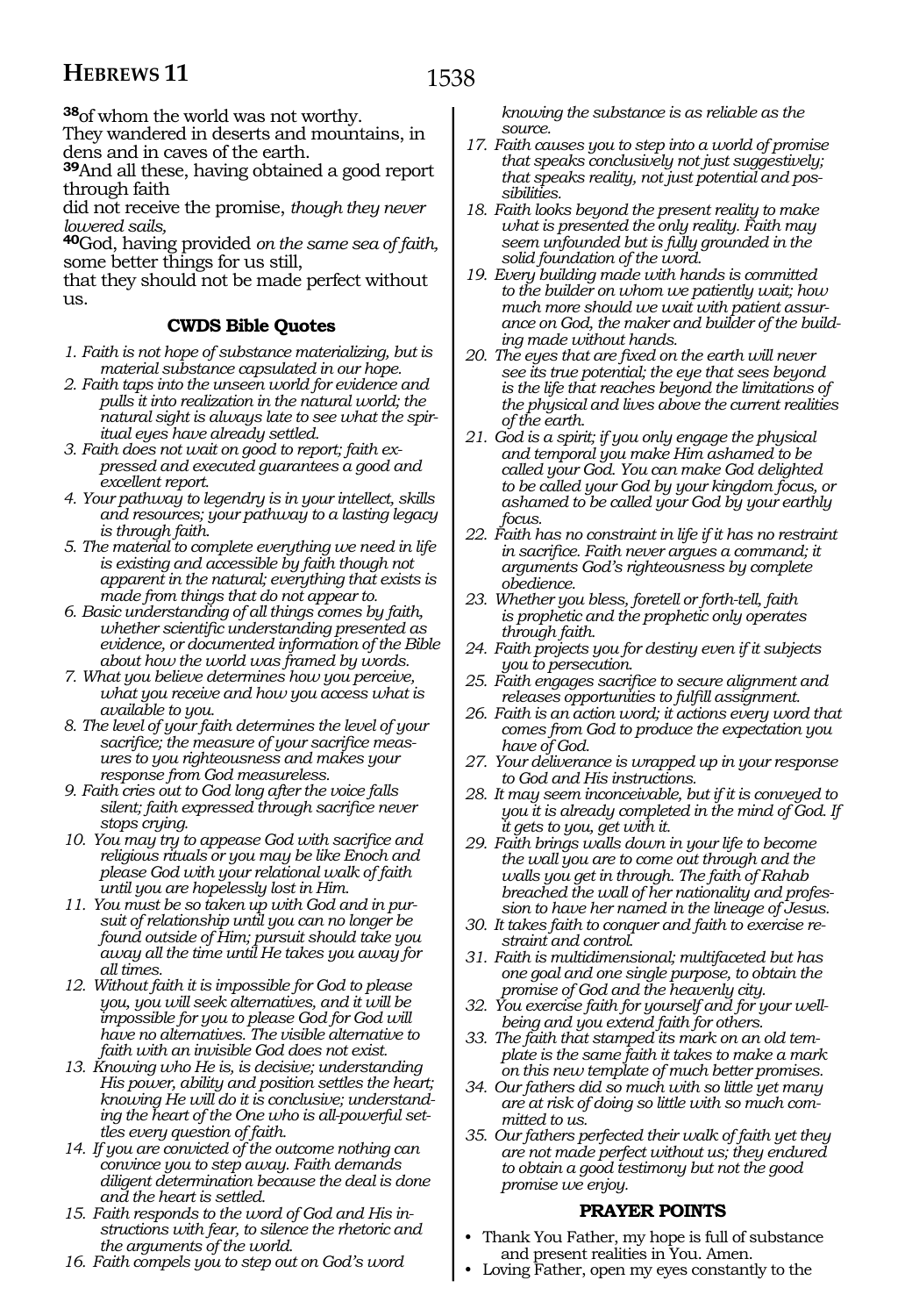spiritual realities of my faith. Amen.

• I have prayed, it is settled; I will speak it and celebrate it; it has no option but to manifest. Amen.

- I declare by the power in the blood of Jesus, that I will have a lasting legacy because I believed.
- I am a creator with my Father; I understand the vast storehouses of unseen materials available to me in the spirit, from which He drew to create this world. Amen.

**I**<sup>T</sup> is worth it! It is worth it!<br>For to Zion we have come, **For to Zion we have come, The Jerusalem that is in heaven, to the company of angels beyond sum. It is worth resisting sin, to our very blood, Worth being chastened by the Father in His endless love.**

**Putting besetting sins and every weight down.**

**Looking unto Jesus who started and finished our faith,**

**Who for the joy set before Him endured the cross,**

**And sat down at God's right hand, after despising the shame.**

**He knew what it was worth, so with His life He worked our faith.** 

#### HEBREWS 12

**1**Therefore, since we are also completely surrounded by so great a cloud of witnesses, let us lay aside every weight and the sin which so easily beset us,

and let us run with patience the race that is set before us,

**<sup>2</sup>**looking to Jesus, the author and finisher of our faith,

who for the joy that was set before Him, endured the cross, despising the shame, and is now sitting at the right hand of the throne of God.

**3**For consider Him who endured such contradiction from sinners against Himself, lest you become weary and discouraged in your thoughts.

**<sup>4</sup>**You have not yet resisted unto blood, striving against sin.

**<sup>5</sup>**And you have forgotten the exhortation which speaks to you as to children,

"My son, do not despise the chastening of the Lord, nor be discouraged when He rebukes you.

**<sup>6</sup>**For the Lord chastens whom He loves, and He scourges every son He receives."

**<sup>7</sup>**If you endure chastening, God deals with you as with sons;

for what son is there whom his father does not chasten?

**<sup>8</sup>**If you are without chastisement, of which all are partakers, then you are bastards and not sons.

**<sup>9</sup>**Furthermore, we have had human fathers who corrected us and we gave them respect; shall we not much rather be subject to the Father of spirits and live?

**<sup>10</sup>**For they chasten us for a few days as it pleases them, but He for our profit, that we may partake of His holiness.

**<sup>11</sup>**Now no chastening seems to be joyful at present, but causes grief; however, afterwards it yields the peaceable fruit of righteousness to those we are trained by it.

**<sup>12</sup>**Therefore lift up the hands which hang down and strengthen the feeble knees, **<sup>13</sup>**and make straight paths for your feet, lest that which is lame is dislocated, but let it rather be healed.

**<sup>14</sup>**Pursue peace with all men and holiness, without which no one shall see the Lord, **<sup>15</sup>**looking diligently lest anyone fall short of the grace of God; lest any root of bitterness springing up trouble you, and many become defiled thereby;

**16**lest there be any fornicator or profane person as Esau, who for one morsel of meat sold his birthright.

**17**For you know how after this, when he was to inherit the blessing, he was rejected, for there was no place of repentance for him, though he sought it diligently with many tears.

**<sup>18</sup>**For you are not come to the mountain that might be touched and that burnt with fire, nor to blackness and darkness and tempest **<sup>19</sup>**and the sound of a trumpet and words of a voice,

which voice, those who heard, begged that the word should not be spoken to them anymore, **<sup>20</sup>**(for they could not endure what was com- manded,

"And if so much as a beast touches the moun- tain it shall be stoned or thrust through with a dart."

**<sup>21</sup>**And so terrifying was the sight, that Moses said, "I exceedingly fear and tremble!") **<sup>22</sup>**But you are come unto Mount Zion and to the city of the living God, the heavenly Jerusalem, to an innumerable company of angels, **<sup>23</sup>**to the general assembly and church of the

firstborn which are written in heaven, to God the judge of all, to the spirits of just men made perfect,

**<sup>24</sup>**to Jesus the mediator of the New covenant, and to the blood of sprinkling that speaks better things than that of Abel.

**<sup>25</sup>**See that you do not refuse Him who speaks. For if they did not escape who refused him who spoke on earth,

much more then shall we not escape if we turn away from Him who speaks from heaven, **<sup>26</sup>**whose voice then shook the earth;

but now He has promised, saying, "Yet once more I shake, not the earth only, but heaven also."

**<sup>27</sup>**And this word, "yet once more," signifies the removing of those things that are shaken as of things that are created, that the things that cannot be shaken may remain.

**<sup>28</sup>**Therefore, since we are receiving a kingdom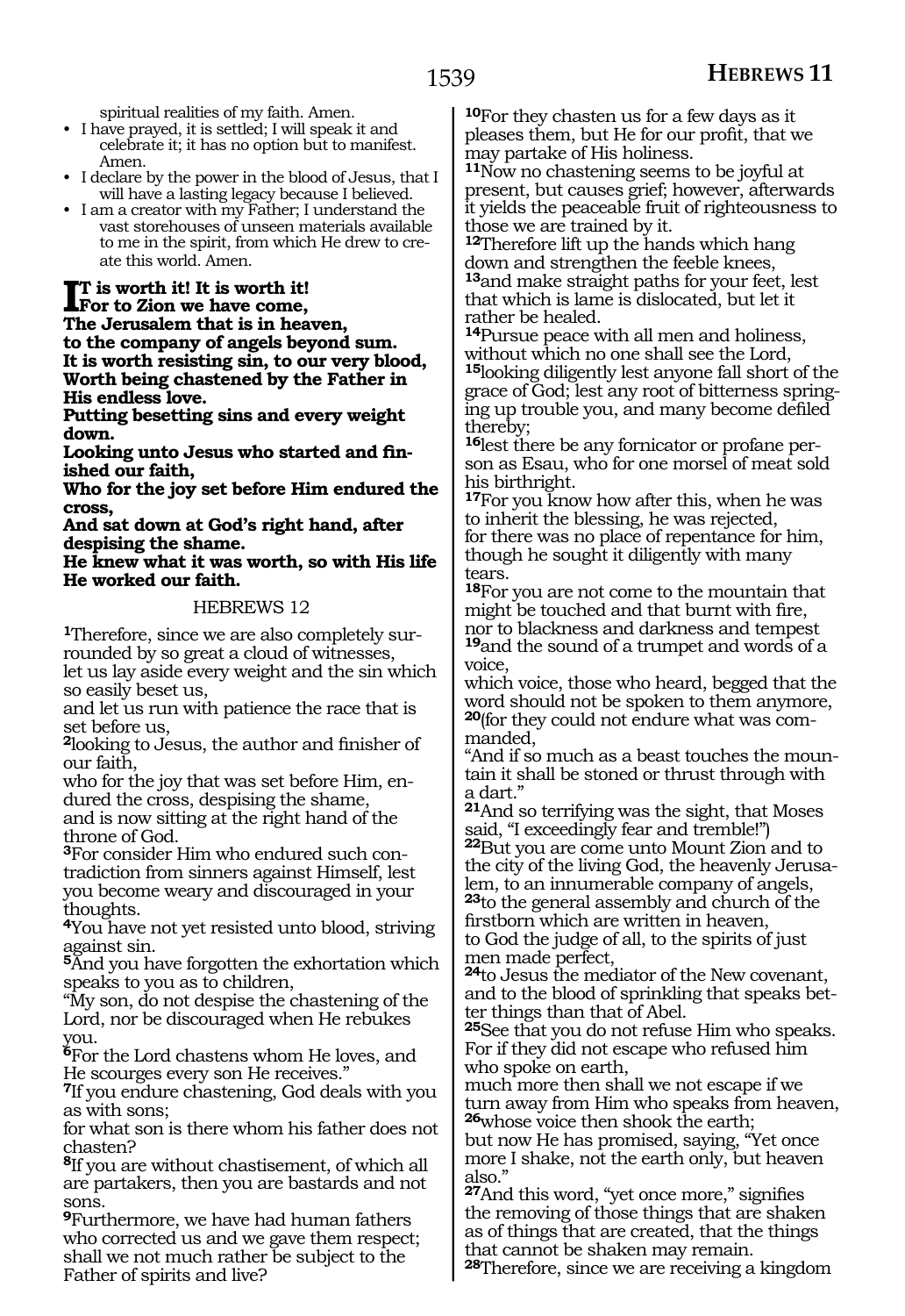that cannot be shaken,

let us have grace by which we may serve God acceptably with reverence and godly fear. **<sup>29</sup>**For our God is a consuming fire.

# **CWDS Bible Quotes**

- *1. Our motivation for distinguishing faith in our place of perfection is the many who distinguished themselves by faith on an imperfect template.*
- *2. We are surrounded, all around like the clouds, by exemplary witnesses, not clouding our run but spurring us on by the record of their own run.*
- *3. Besetting sin will set us aside and put us out of the race and away from the prize, but we can set aside the sin and carefully, patiently and resolutely make our way to a good finish.*
- *4. The race you run is not a speed test but a succeed test; you give whatever it takes to make it and you endure by taking whatever it gives to finish well.*
- *5. Jesus finished every work He authored by His one statement, "it is finished." He authored your race from the conclusion of His and concluded your race from the authoring; you may have a different run but the same victorious conclusion written in blood.*
- *6. You do not have to be all over the place when the race gets strenuous if you are assured Jesus is all over your race and especially in the finish.*
- *7. Your run, your race, your leg; you carry through knowing that Jesus is waiting to finish for you; you are the furnisher of the baton He gave you at the initiation, He is the finisher of your faith.*
- *8. The promise of financial freedom justifies the restraint of pleasure and submission to the pressure of higher education; if you focus on the joy that is assured in heaven, no matter the pain, shame, restraint or pressure, you will endure.*
- *9. Never let the price you pay for Christ cause you to consider complaint and surrender, instead consider the One who bore the hostility of the cross to bring the generosity of the promise to you.*
- *10. You may lose blood but never lose your hope. Your bleeding is to retain what another sustained horrific suffering for and bled out completely to give to you.*
- *11. Jesus stood against sin and won, now you strive against sin in the victory of Jesus. Your external fight is only effective if you are winning the internal; save yourself then go save your world.*
- *12. A father's correction may be painful but profitable. It is harsh love but it comforts in the end; look beyond the harsh to the heart.*
- *13. The greater the expectation, the greater the effort, exertion and attention of the father.*
- *14. The absence of a father's correction does not communicate love; it communicates indifference, disinterest, illegitimacy and the absence of a true father's presence.*
- *15. Pain is meted in measure to measure gain; fathers in the flesh correct for fleshy reasons; the Father of spirits corrects to train you in His holiness so you benefit from its enduring and peaceable fruit. We are spirits living in the flesh.*
- *16. Something is wrong and abnormal if there are sickness and maladies that are a normality in your midst.*
- *17. Peace may be evasive but the pursuit must be pervasive and persistent.*
- *18. Holiness is not an option and is not up for auction; you may see good things without holiness*

*but without holiness no one may see God. 19. There is no shortage of grace, but never be com-*

- *placent, you can fall short of it. 20. You may not entertain the fruit of bitterness, but it only takes one root of bitterness to engage and preoccupy you with trouble and distract your*
- *work of righteousness. 21. Free your faith and fast to fail the flesh because the trading of your faith and God's promise to you for food, fortune or any other fleshy desire, is the same as profanity and fornication.*
- *22. Your tears are no redressing if you sell your blessing for a moment of flesh; put the flesh under subjection and fast. Go all out; never be brought out, for the moment you are caught out, like Esau, is your eternity.*
- *23. The fearsome picture of Sinai represents the presence that met with Moses; the awesome picture of the church represents the presence we have entered into.*
- *24. They ran from the mountain, we run to the Rock; Moses could navigate the Presence but he could not mediate it, so he regulated the people with laws.*
- *25. In the old covenant, you could look to the Presence but could not look at it even if it was glowing from a man's face; now the Presence is in us, all around us and all over us because Jesus mediated a new covenant to take us into what they looked to.*
- *26. Company with an angel or special encounters refined Old Testament experiences; an innumerable company of angels defines our present experience.*
- *27. You are responsible for every word you hear; your response to the word determines the response of the speaker to you. Regard every word from God with fearful obedience or you will recall them in tearful regret.*
- *28. Never put your world above the word for the word can create your world or crash it.*
- *29. Though your world is shaky, serve God with steadfast unshakable faith and press on to hold fast to His unshakable kingdom.*
- *30. The shame of your world should not be the shape of your pursuits since it quickly loses value with a shake of your world; reach from your world to the unshakable things of the Spirit.*
- *31. Fire has no regard for complacency, only caution; it has no regard for presumption, only principles; the Consuming Fire only regards holiness in godly fear.*

# **PRAYER POINTS**

- By the power of the Holy Spirit in me, I will run my race with distinction like the many before me. Amen.
- Thank You Father for the vast evidence of faith enacted by others before me; I have a good platform for my walk of faith. Amen.
- I cleanse myself daily in the blood of Jesus; purge my conscience Father from dead works and shine Your light of holiness in me. Amen.
- Power to endure to the end and to run this kingdom race with patience, be my portion today, in the name of Jesus.
- I will be victorious in all my endeavors and it cannot be otherwise; the cross only speaks victory to me. Amen.

# **While doing every good work, or in your time of want and despair,**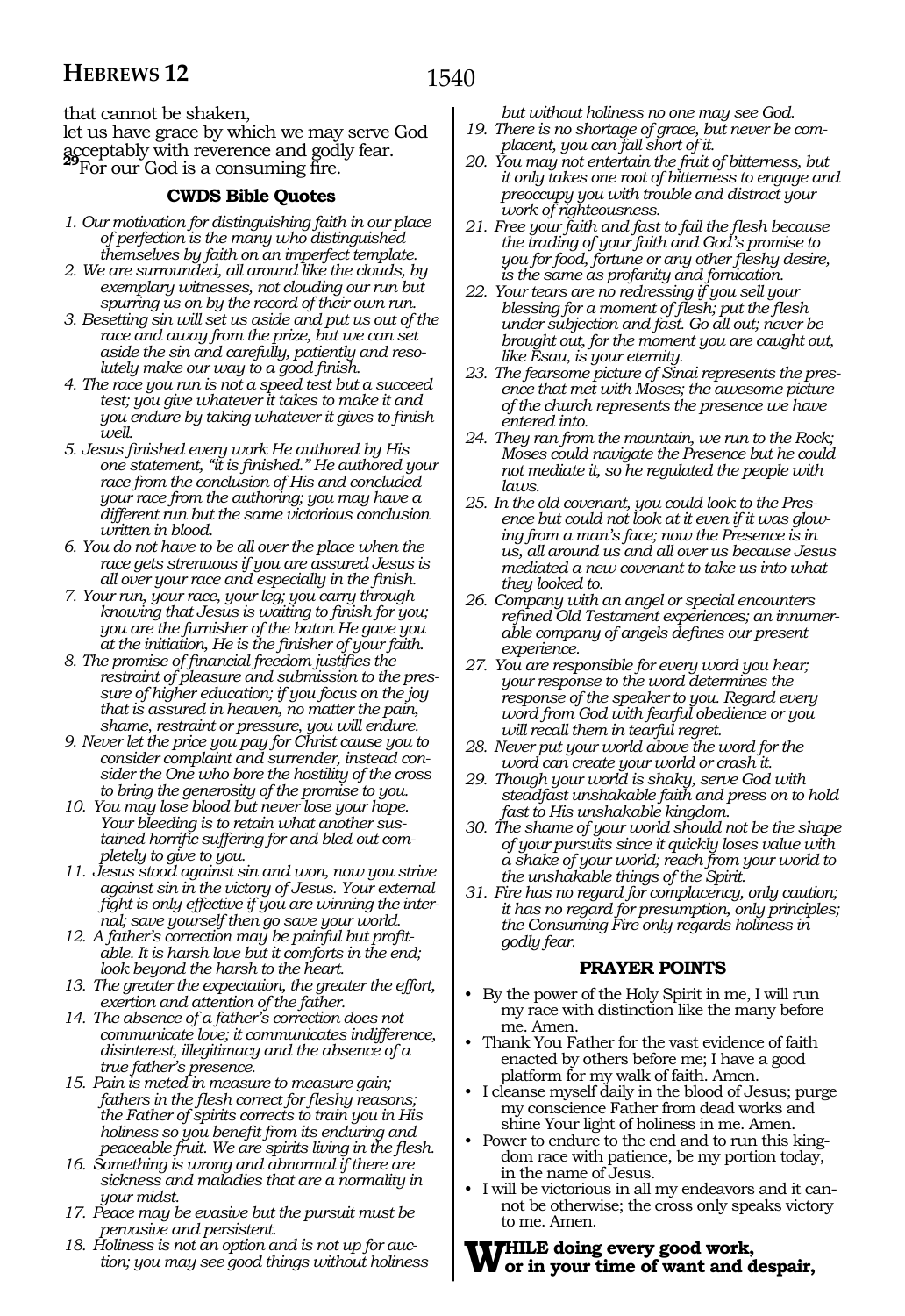**how does it feel to hear a gentle whisper in your ear, saying, "I am here"?**

**He said, "I will not leave you or forsake you,"**

**So boldly say, "My help is in the Lord." We have here no abiding city, but we seek one to come.**

**Let us offer sacrifices of praise continually and always,**

**The fruit of our lips giving thanks to His name.**

**Do not fear, your help is near, "I am here!"** 

#### HEBREWS 13

**<sup>1</sup>**Let brotherly love continue.

**<sup>2</sup>**Do not forget to entertain strangers, for by so doing some have entertained angels without knowing it.

**<sup>3</sup>**Remember the prisoners, as being bound with them yourselves,

and those who suffer adversity, as suffering yourselves, since you are in the body also.

**4**Marriage is honorable in all, and the bed undefiled,

but adulterers and fornicators God will judge. **5**In your conduct do not be covetous; be content with such things as are yours.

For He Himself has said, "I will never leave you nor forsake you."

**<sup>6</sup>**So we can boldly say, "The Lord is my helper; I will not fear, what can man do to me?"

**<sup>7</sup>**Remember those who rule over you, who have spoken the word of God to you,

whose illustration of faith follow,

considering the results of their faith. **<sup>8</sup>**Jesus Christ, the same yesterday, today and forever.

**<sup>9</sup>**Do not be carried about with various doc- trines that are false,

for it is a good thing that the heart is estab- lished by grace and not with meats,

which have not profited those who have been occupied with them.

**<sup>10</sup>**We have an altar, of which those who serve the tabernacle have no right to eat.

**<sup>11</sup>**For the bodies of those beasts, whose blood is brought into the sanctuary by the high priests for sin,

are burnt on the outside of the camp.

**<sup>12</sup>**Therefore Jesus also, that He might sanctify the people with His own blood, suffered outside the gate.

**<sup>13</sup>**Let us therefore go out to Him outside the camp, bearing His reproach.

**<sup>14</sup>**For we have here no abiding city that will continue, but we seek the one that is to come. **<sup>15</sup>**By Him, therefore, let us continually offer the sacrifice of praise to God,

that is, the fruits of our lips giving thanks to His name.

**<sup>16</sup>**But do not forget to share and to do good, for with such sacrifices God is well pleased. **<sup>17</sup>**Obey those who have the rule over you; submit and be subject to them,

for they watch out for your souls, as those who must give account;

see that they do so with joy and not with grief, for that would be unprofitable for you. **<sup>18</sup>**Pray for us, for we believe that we have a

good conscience, in all things, willing to live honestly,

**19**and I urge you to do this that I may be restored to you sooner.

**<sup>20</sup>**Now may the God of peace who brought up our Lord Jesus again from the dead,

that Great Shepherd of the sheep, through the blood of the everlasting covenant

made,

**<sup>21</sup>**make you perfect in every good work to do His will; working in you that which is well pleasing in His sight, through Jesus Christ, to whom be glory forever and ever! Amen.

**<sup>22</sup>**And I beseech you, brethren, receive the word of exhortation,

for I have written a letter to you in few words. **<sup>23</sup>**Know that our brother Timothy has been set free,

with whom I shall see you if he comes shortly. **<sup>24</sup>**Greet all those who rule over you, and all the saints.

Those from Italy send you greetings. **<sup>25</sup>**Grace be to you all. Amen.

### **CWDS Bible Quotes**

*1. Love among brethren must be permitted and practiced to perpetuate.*

- *2. Your hospitality and generosity to those in need have a personal impact on earth and a direct impact in heaven; heaven personally receives it and at times receives it personally in the person of angels, but at all times issues you a receipt.*
- *3. Make the pain of others personal and your prayers will be powerful; if you can be touched with the infirmity of others you can touch heaven on their behalf and heaven can touch them through you.*
- *4. The honor of marriage is attained by ceremony but must be maintained by purity and restraint.*
- *5. There is no freedom of privacy before the open eyes of God, there is only freedom in the laws of God; He will judge all fornicators and adulterers.*
- *6. Covetousness corrupts your conduct and is driven by greed; you close the door to greed by being content. If Jesus is enough let Him satisfy you; if He cannot, nothing else will.*

*7. Your acceptance of the integrity of the speaker leads to your assurance in His words; if Jesus says He is with you, it does not matter what it looks like, He is with you.*

- *8. The voice of the facts must never be louder than the voice of the Word, our Lord Jesus; you are never alone and never forsaken.*
- *9. Your fear of man or spirits is as great as your ignorance of your strength; if you know Jesus is walking with you then fear cannot walk with you or work against you.*
- *10. Your leaders, distinguished by their word, by their faith, by their works should be recognized and honored in your giving.*
- *11. Integrity, character, dependability, truth, reliability and veracity define Jesus; He is the same as He has ever been and will ever be, before time, in time and beyond time; yesterday, today and*